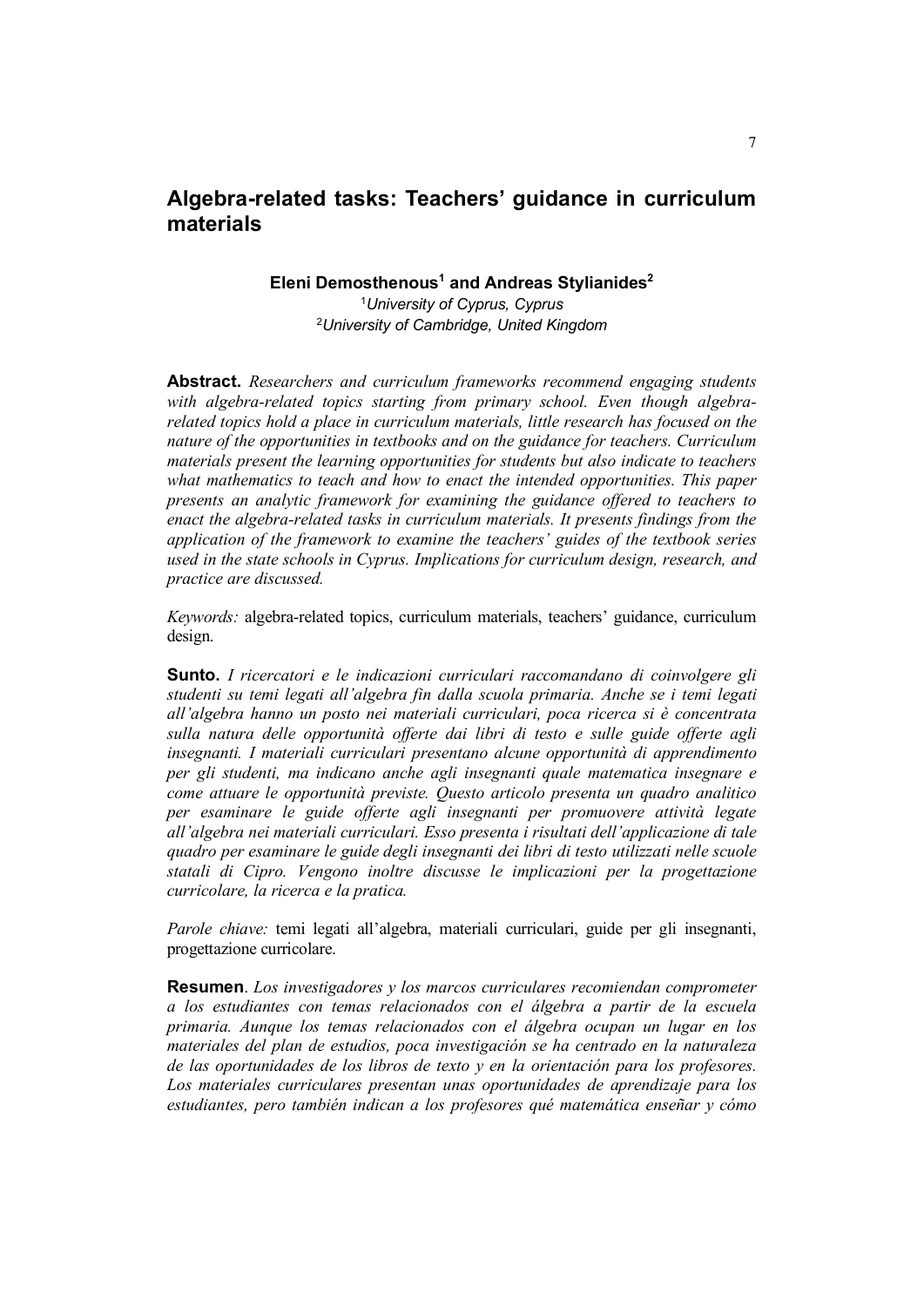*actuar en la promulgación de las oportunidades previstas. El presente artículo ofrece un enfoque analítico para examinar la orientación ofrecida a los profesores para realizar las tareas relacionadas con el álgebra en los materiales del currículo. Presenta los resultados de la aplicación del enfoque para examinar las guías de los profesores de una serie de libros de texto utilizados en las escuelas estatales en Chipre. Se discuten también las implicaciones para el diseño curricular, la investigación y la práctica.*

*Palabras clave:* temas relacionados con álgebra, materiales del plan de estudios, orientación de los maestros, diseño curricular.

#### **1. Introduction**

Algebra and algebraic thinking are essential in engaging and understanding fundamental concepts both in mathematics and in other scientific domains (Usiskin, 1995). Algebra as a topic in school mathematics has been traditionally associated with the upper school levels. However, both researchers and curriculum frameworks recommend that students should be offered learning opportunities that can prepare them for formal algebra learning from primary school years (e.g. NCTM, 2000; Stacey, Chick, & Kendal, 2004).

Students build critical foundations for algebra when they learn arithmetic with understanding, by representing and justifying general relations between numbers and properties of operations (Carpenter, Franke, & Levi, 2003). In this way, they also start to understand the nature and importance of proof, and engage in sense-making activities (Carpenter, Levi, Berman, & Pligge, 2005). In addition, the nature of school algebra broadens, by providing coherence and depth in the mathematics curriculum, and prevents students' alienation resulting from a late and abrupt transition to algebra in secondary school.

The relevant field of research has so far been concerned with intervention studies that examined primary school students' capacity to engage with algebra-related topics. The findings have shown that even young students engaged successfully with algebra-related topics in supportive classroom environments (e.g. Blanton & Kaput, 2004; Carpenter et al., 2003; Carraher, Schliemann, Brizuela, & Earnest, 2006). Specifically, students were able to identify relations, reason about quantities, make justifications and generalizations using different representations, and work with patterns, functions and story problems (Dougherty, 2008; Moss & McNab, 2011).

Beyond the research studies, curriculum documents in various countries also provide opportunities for primary school students to engage with algebrarelated topics (Cai, Lew, Morris, Moyer, Ng, & Schmittau, 2005). Apart from presenting the potential learning opportunities, the curriculum materials can also serve to educate teachers and improve classroom instruction (Ball  $\&$ Cohen, 1996; Davis & Krajcik, 2005). Teachers' decisions about what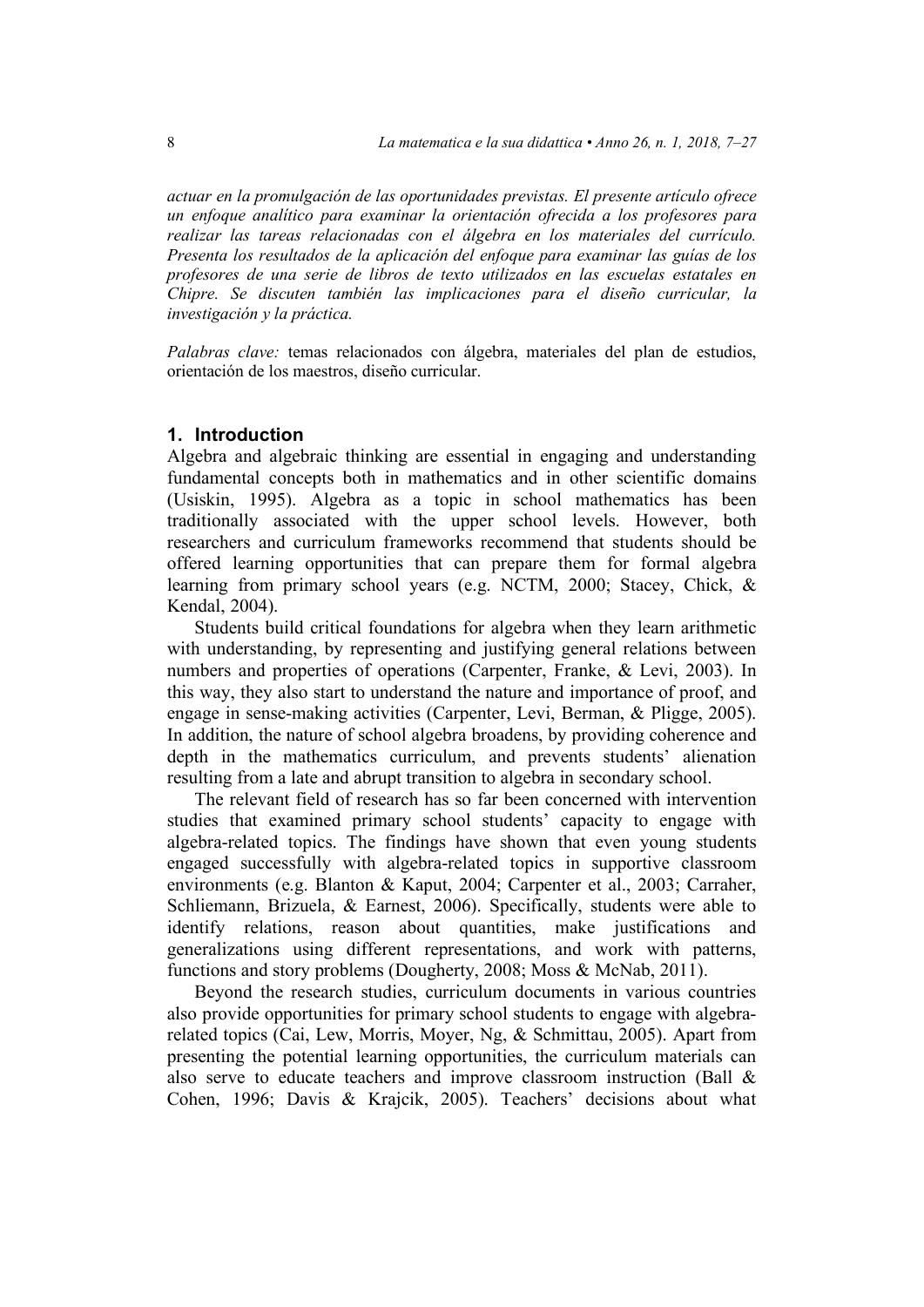mathematics to teach, when and how to teach it are usually mediated by the curricular materials they use (Haggarty & Pepin, 2002; Porter, 2002). Research on curriculum materials can also offer reliable feedback to curriculum developers (Cai & Cirillo, 2014).

So far, little research has been done on the nature of the algebra-related opportunities in curriculum materials and the guidance for teachers to enact these opportunities in the classroom. There is evidence to suggest that primary school teachers tend to recognise algebra-related tasks by the existence of letter symbolism or symbol manipulation (Stephens, 2008). Yet, this conception of algebra does not reflect the breadth of algebra-related topics currently mentioned in the literature. This raises concerns about how teachers engage students with tasks that have the learning potential to prepare them for algebra. Hence, there is even more need to explore what kind of guidance is provided for teachers to enact these tasks in the classroom.

The field of mathematics education lacks an analytic framework that could help in systematically examining the guidance for enacting the algebra-related opportunities in classroom. It is particularly worth conducting such investigations on topics in relation to which students and teachers face significant difficulties (Stylianides, 2014). This paper presents an analytic framework for examining the guidance for teachers and contributes in developing understanding and insight into the guidance that could be meaningful and educative for teachers to implement the tasks in classroom. The analytic framework aimed to identify the algebra-related tasks in textbooks and afterwards, to examine the respective guidance in teachers' guides.

# **2. Analytic framework**

Below, we present the conceptualization of algebra-related tasks and components of guidance in curriculum materials.

## *2.1. Algebra-related tasks*

Algebra-related tasks are defined, in the context of this study, as tasks that provide opportunities for students' engagement with algebraic ideas relevant to primary mathematics. Letter symbolism solely did not stand as a criterion for identifying algebra-related tasks since alphanumeric symbolism is only one of the semiotic forms of algebra (Radford, 2010).

According to Demosthenous and Stylianides (2014, 2017), algebra-related tasks are grouped into the following three categories according to the relations between numbers and quantities in the tasks: arithmetically-situated relations, rule-based relations and known-unknown relations. Arithmetically-situated relations tasks correspond to what is referred to in the literature as generalized arithmetic (Carpenter et al., 2003; Kaput, 2008). These tasks focus on the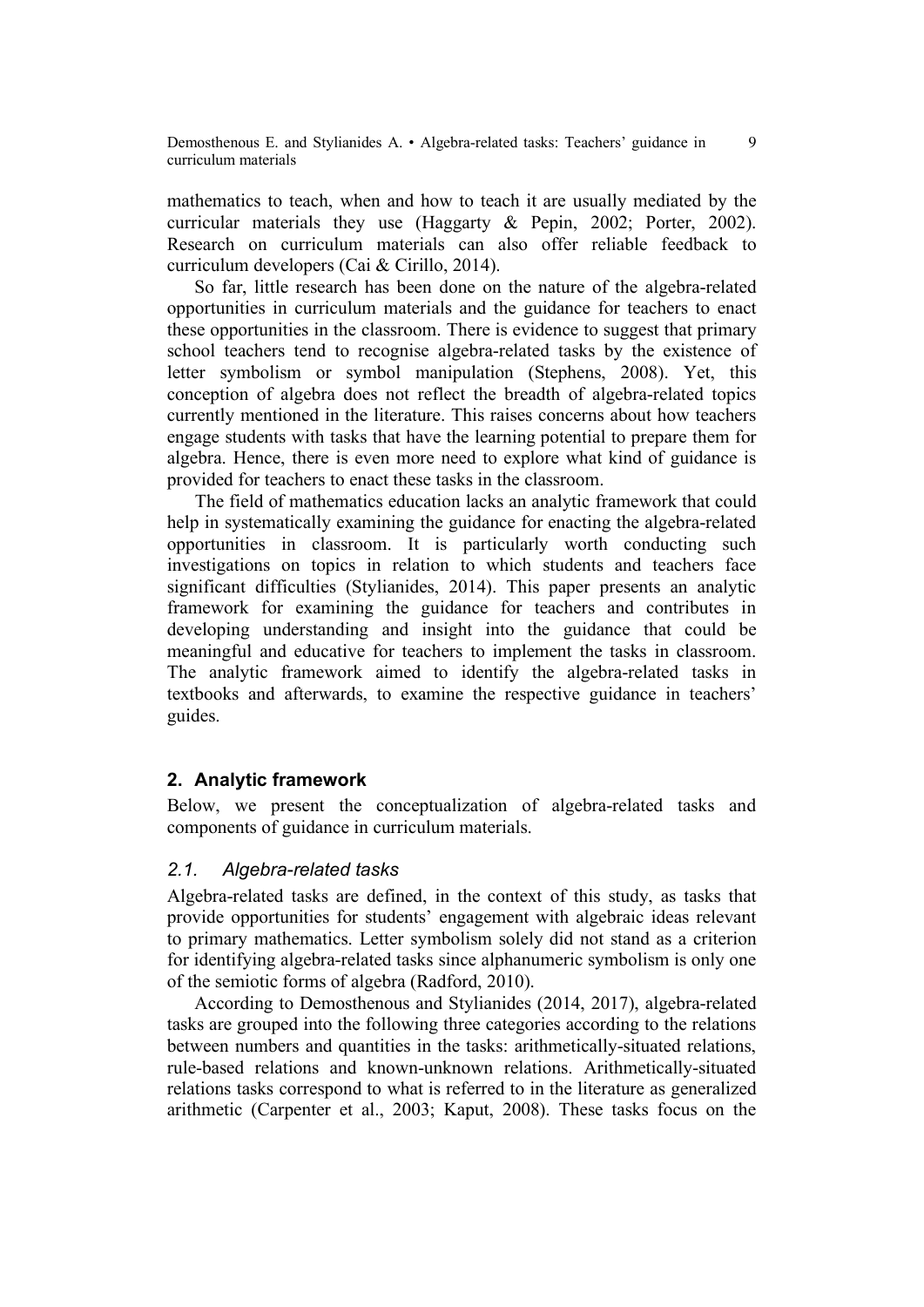structure of arithmetic by attending to the behavior of arithmetic operations and properties as mathematical objects and why they work. Rule-based relations tasks relate with the study of patterns, functions, change and variation (Kaput, 2008; NCTM, 2000). These tasks focus on the relations within a dataset or between datasets and can engage students in identifying relationships, extending, forming and generalizing rules. Different types of generalizations include the factual, contextual and symbolic generalization (Radford, 2003). Known-unknown relations tasks rely on the view of algebra as a cluster of modelling languages (Kaput, 2008) and the problem-solving approach on the introduction to algebra (Bednarz, Kieran, & Lee, 1996). These tasks range from students' opportunities to engage with informal approaches in manipulating the increasing complexity of the relations between known and unknown quantities to those that reveal the power of symbolism in handling unknowns as known, when introduced to algebraic equations, the concept of the unknown, and equation solving.

# *2.2. Teachers' guidance in curriculum materials*

Curriculum materials beyond providing the intended learning opportunities for students, serve also as offering to teachers an image about these learning opportunities. Curriculum materials can help teachers to understand the big mathematical ideas and to think about the development of the content across the years (Ball & Cohen, 1996; Davis & Krajcik, 2005). Materials that are designed to support teachers' learning can help teachers anticipate students' thinking and interpret their responses, support teachers' subject matter knowledge, make more visible the pedagogical intentions, inform about other teachers' approaches, and help teachers see connections between units (Ball & Cohen, 1996; Davis & Krajcik, 2005; Remillard & Bryans, 2004). It should be noted that teachers' experience, beliefs and knowledge play an important role in reading, interpreting and enacting the curriculum materials (Remillard  $\&$ Bryans, 2004).

Even though these are potential forms of guidance, there are practical limitations with regard to the amount and presentation of guidance (Stylianides, 2007). It is not possible for teachers' guides to make provision for all the interactions that can build students' understanding and all the anticipated students' responses and underlying thinking (McClain, Zhao, Visnovska, & Bowen, 2009). There are also concerns that teachers who use the written guidance without adapting it to the class context or responding to unexpected answers, may lead in less effective learning (Remillard, 2000).

Stylianides (2007) examined the guidance in curriculum materials for proof tasks and categorized the tasks into those that were accompanied by only one solution or by a solution with additional guidance. Additional guidance was considered explanations about why students' engagement in proof task matters, cautious points on how to manage student approaches and discussions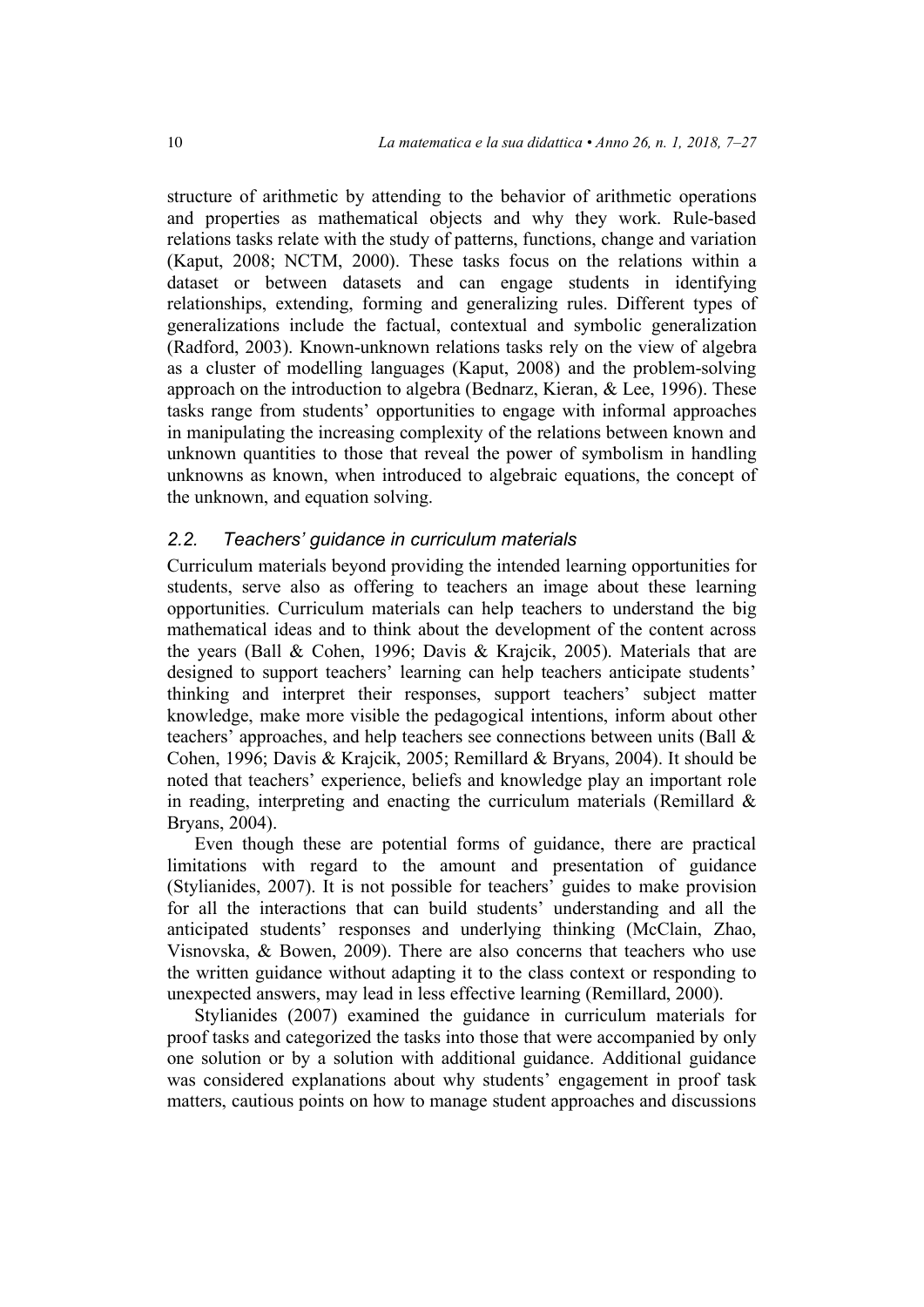that supported teachers' content knowledge.

Based on the above, in this study, four components of guidance for teachers to enact the algebra-related tasks in classroom were examined. The first component was any reference to the mathematical ideas embedded in the task. The second was provision of the expected answer to the task. The third component was the approach to solve the task and the fourth was commentary of how to engage the class with the respective task.

# **3. Application of the analytic framework**

The analytic framework was applied to analyze a textbook series. The process of analysis as well as the methodological decisions are described below in further detail.

## *3.1. Sample*

The sample of this study consists of the curriculum materials used in the Cypriot educational content by the time this study was implemented. In the Cypriot context, teachers used a mandated mathematics textbook series that was published by the Ministry of Education and Culture and introduced gradually during the years 1998–2003. The textbook series consists of the students' textbooks and the teachers' guides for each grade. The particularity of this educational context lies on the fact that all state schools used the textbook series, which was also a unique resource, as no other textbook series was provided by the Ministry to be used by students and teachers in schools. Due to the uniqueness of the textbook series and the limited guidelines in the curriculum document, Cypriot primary teachers depend heavily on textbooks when planning and implementing their lessons (Kyriakides, 1996; Petrou, 2009). Since all teachers work according to the same guidelines, it was meaningful to explore the guidance available to enact the algebra-related opportunities in these curriculum materials.

The student textbook volumes were accessed online from the Ministry of Education and Culture website, while hard copies of the teachers' guides were bought from the Ministry's book warehouse. The sample consisted of 12 volumes of students' textbooks for grades 4 to 6 (four per grade), and three teachers' guides (one per grade).

## *3.2. Process of analysis*

The textbook task was the unit of analysis as it served as a systematic point of reference (e.g. Stylianides, 2007) and the sample consisted of 2,814 tasks. According to Stylianides (2009), a task for the purposes of textbook analysis can refer to "any exercise, problem, activity, or parts thereof that have a separate marker in the students' textbook" (p. 270). As a separate marker, the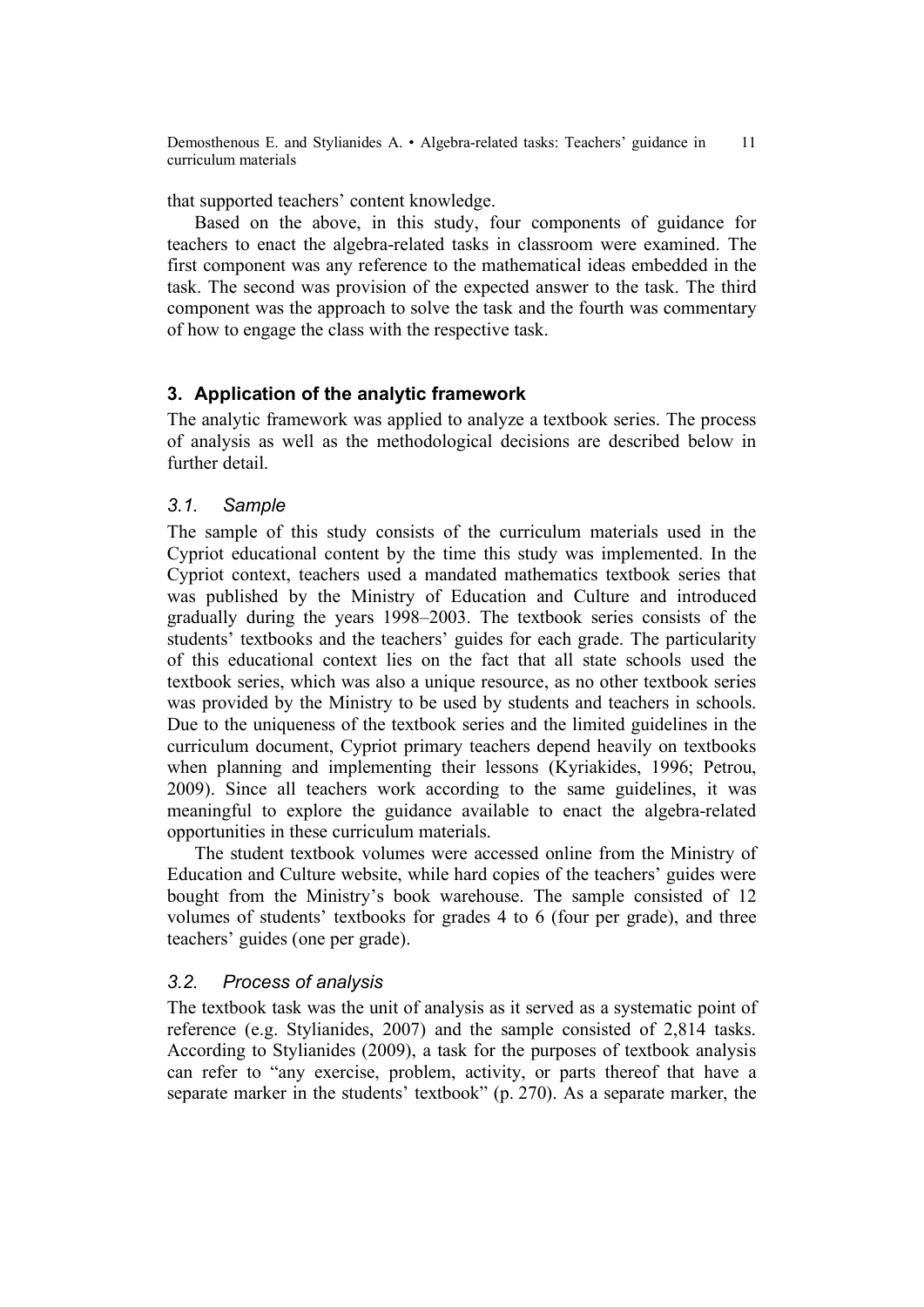second level of numbering was used to ensure that there was greater consistency across textbooks, and non-numbered sub segments that were clearly identified in the same way as those on other pages were assigned an external numbering.

Each task in the student textbook was examined to decide whether it matched any of the three kinds of algebra-related tasks, as mentioned above. Drawing on Stylianides' (2009) methodological approach, all the tasks were solved in the same order as they were presented in textbooks. The solving approaches were based on the knowledge of what came earlier in the curriculum to decide about students' expected prior experiences relevant to the task in order to make inferences about what the students were expected to engage with. Also, the available guidance in the teachers' guides was taken into consideration. Based on this, it was possible to decide whether the task could be considered an arithmetically-situated relations tasks, a rule-based relations task or a known-unknown relations task. If the task belonged to one of these kinds of tasks, then it was considered as an algebra-related task.

For each algebra-related task, the respective guidance in the teachers' guides was explored. Along with the first component, the guide was read to identify whether it provided any information about the mathematical ideas embedded in the task by looking at the learning objective of the lesson and specific reference to the task. It was not necessary for the guidance to refer explicitly to algebra in order to consider that there was information about the mathematical ideas embedded in the task. Regarding the second component, it was explored whether the guide provided the correct answer(s) to the task and even whether any anticipated incorrect student answers were included. Based on the third component, it was investigated whether any approaches for solving the task were suggested. Particularly, emphasis was placed to examine if only one approach, or more approaches, or even students' incorrect approaches were mentioned. This decision aimed to make transparent the different levels of guidance considering that algebra has traditionally been seen as part of secondary and higher mathematics, and thus teachers may not possess a comprehensive understanding of the anticipated early algebraic thinking. Finally, following the fourth component, any commentary about how to engage the class with the identified algebra-related tasks was explored such as teachers' questions, images of classroom interaction, and how to organize the students.

The inter-rater agreement was tested by comparing the codes of the first coder with those of a second rater. The second rater coded a subsample of tasks that consisted of three out of the 12 textbook volumes (one volume from each grade). The reliability value related to decisions about whether or not a task in the subsample was algebra-related and the inter-rater agreement was kappa=0.82.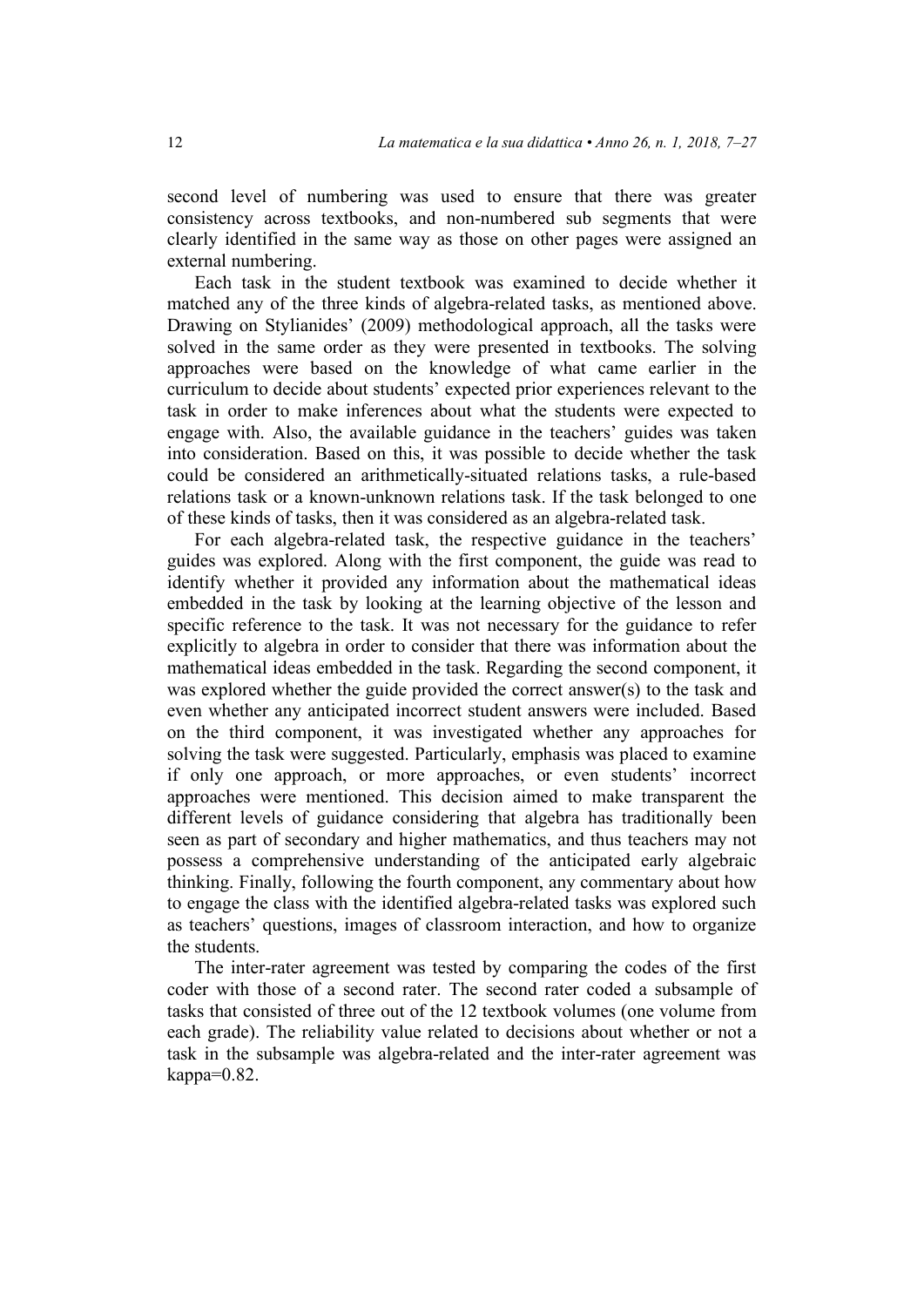# **4. Type of guidance and selected cases of tasks**

The analysis identified 250 algebra-related tasks out of a total of 2,814 tasks (8.9%) in the textbook volumes for the fourth, fifth and sixth grades. The identification of the algebra-related tasks was based on the definitions of the three kinds of tasks as described above; however, the textbook authors might have had a different definition in mind that could lead to different results. The findings are shown in Table 1 and indicate that information about the mathematical ideas was provided for 86.4% of the algebra-related tasks and the correct answer for 68.8%. The teachers' guides suggested one approach for solving the task for 44% of the algebra-related tasks while for 1.6% of the algebra-related tasks there was guidance for more than one correct approach. Commentary about how to engage the class was found for 15.2% of the algebra-related tasks.

A synthesis of the findings suggests different types of guidance for algebra-related tasks. A more elaborated guidance is regarded when the teachers' guide informed the reader about the mathematical ideas of the task, the correct answer(s), the approaches in solving the task and commented on how to engage the class. This type of guidance was provided for 1.6% of the algebra-related tasks. For 11.6% of the tasks, the guides referred to all the components of guidance under study but provided only one approach for solving the task. A less expanded type of guidance was found for 38% of the algebra-related tasks as the teachers' guide referred to the mathematical ideas, to one suggested approach and to the correct answer(s). A thinner type of guidance that contained information about the mathematical ideas and the correct answer, which was also the most common one in the textbook series analyzed, applied to 68% of the algebra-related tasks.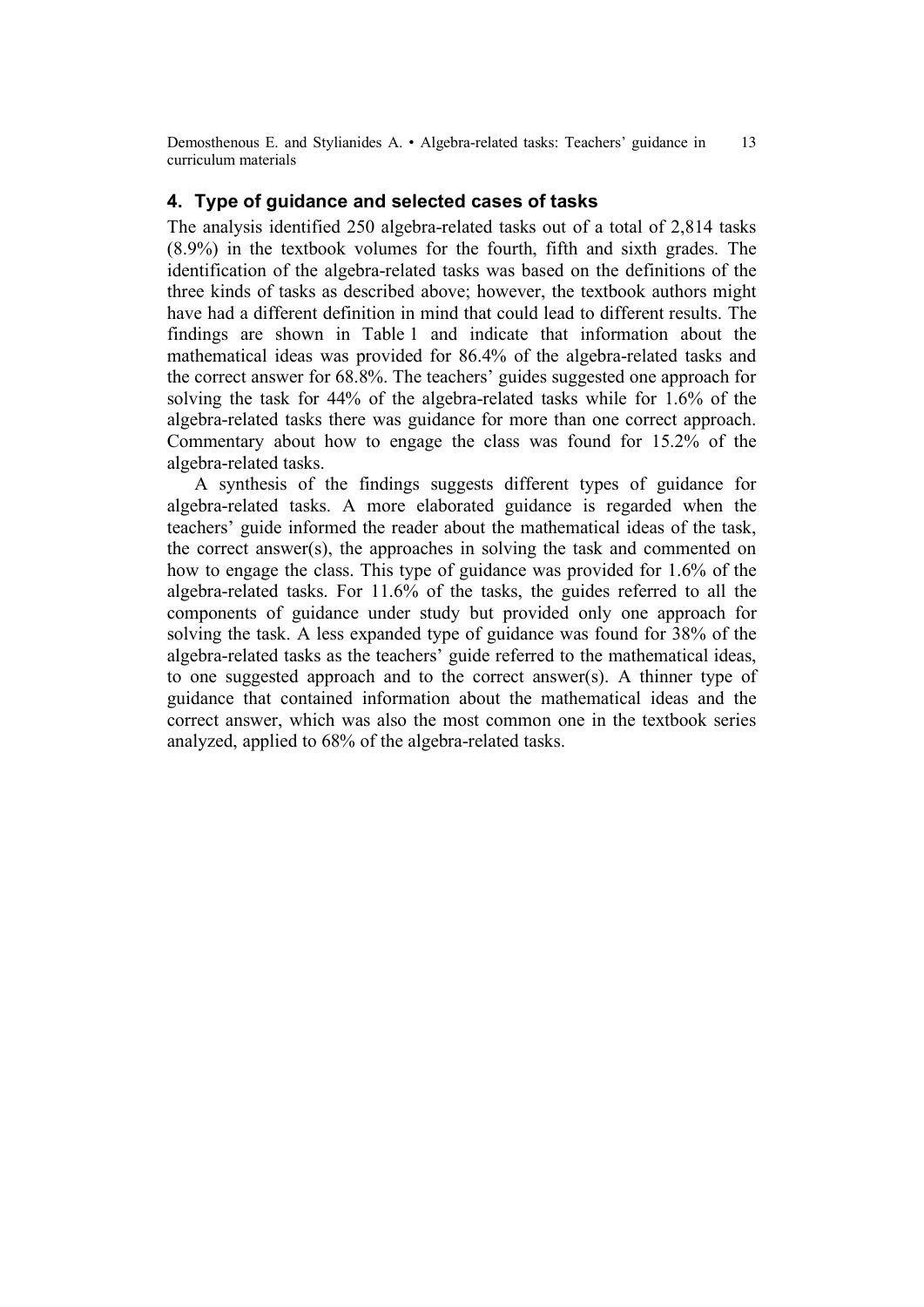| <b>Components of guidance</b>                                                                     | Algebra-related<br>tasks |
|---------------------------------------------------------------------------------------------------|--------------------------|
| Mathematical ideas                                                                                | 86.4                     |
| Correct answer $(s)$                                                                              | 68.8                     |
| Suggested approaches                                                                              |                          |
| - One suggested approach                                                                          | 44.0                     |
| - More than one suggested approach                                                                | 1.6                      |
| Class engagement                                                                                  | 15.2                     |
| <b>Types of Guidance</b>                                                                          |                          |
| Mathematical ideas + Correct answer(s) + More than one<br>suggested approach $+$ Class engagement | 1.6                      |
| Mathematical ideas + Correct answer(s) + One suggested<br>$approach + Class engagement$           | 11.6                     |
| Mathematical ideas + Correct answer(s) + One suggested<br>approach                                | 38.0                     |
| Mathematical ideas + Correct answer(s)                                                            | 68.0                     |

Table 1 *Percentage frequency distribution of guidance in teachers' guides*

The results suggest that only a small percentage of the algebra-related tasks were accompanied by the more elaborated type of guidance. Even though limited guidance could raise concerns about how these tasks might be enacted in classroom, it is impossible for all tasks to be accompanied by elaborated guidance. We thus look closer to the tasks to explore how the components of guidance under study appear in the teachers' guides, to discuss what these different types of guidance might mean and what a more elaborated guidance might be.

The task in Figure 1 is from Grade 4 and was categorized as a knownunknown relations task because students were expected to engage in handling non-direct relations between known (number of animals and number of feet) and unknown (number of chicken and number of rabbits) quantities. It is a story problem that cannot be solved with straightforward arithmetical calculations and therefore students need to find other problem-solving strategies, until they will be able to use symbolism to represent and manipulate unknown quantities.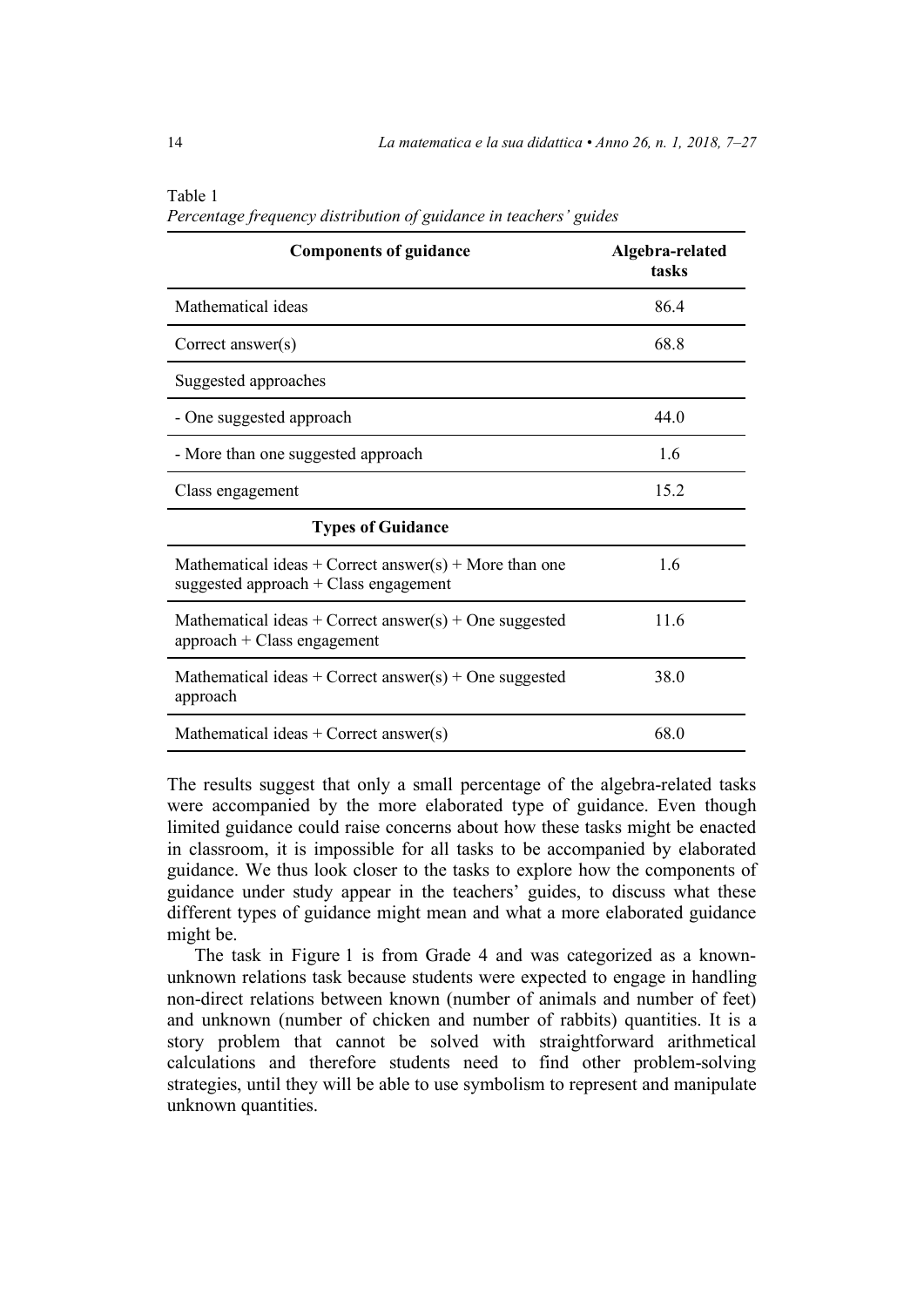#### *Students' textbook*

Theodoros counted the chickens and the rabbits in his farm. He found that all animals were 18. He then counted their feet and found 50. How many chickens and how many rabbits are in Theodoros' farm?

(MEC, Grade 4 Volume B, 1998, p. 125)

*Teachers' guide*

Learning objective of the lesson: Students would be able to solve problems using different strategies.

Information about the task: The problem could be solved by drawing or using a table. For example, the problem mentions that the chickens and rabbits are 18. Students could draw 18 circles to represent the body of the animals. The teacher could ask students to think whether it is possible for all the animals to be chickens and how they could draw them. How many feet in total? It is anticipated that the students would answer that the feet would have been 36. Afterwards, students are asked to re-read the problem in order to realize that the 36 feet need to be 50. So, they add 2 feet in some animals until they become 50.

| No. Attempts                                 | <b>Animals</b> | <b>Chickens</b> | <b>Rabbits</b> | Feet                              |
|----------------------------------------------|----------------|-----------------|----------------|-----------------------------------|
|                                              | 18             | 9               | 9              | $(9\times2)+(9\times4)=18+36=54$  |
|                                              | 18             | 10              | 8              | $(10\times2)+(8\times4)=20+32=52$ |
|                                              | 18             | 11              |                | $(11\times2)+(7\times4)=22+28=50$ |
| Solution: Chickens are 11 and rabbits are 7. |                |                 |                |                                   |
| (MEC, Teachers' Book, 1998, p. 91)           |                |                 |                |                                   |

Another way is to form a table, similar to the one below:

*Figure 1.* Chickens and rabbits task.

It is one of the tasks with more elaborated guidance. The teachers' guide informs about the mathematical ideas embedded in the task, which is in fact developing a mathematical competency that of problem-solving, without any reference to algebra. The correct answer is also provided as well as two approaches for solving the task: (1) drawing the animals, and (2) creating a table. The first approach involves drawing the body of 18 animals, drawing two feet in each animal and then adding two more feet to some animals until the total number of feet is 50. The description of this approach presents questions that the teacher could ask in the classroom, which encourage students to understand the relationship between quantities. Even though it is not a quite elaborate description of how the class could be engaged with the task, it gives an image to the teacher of how it could unfold in the classroom.

The second approach relies on creating a table and attempting to find what might be the number of chickens and rabbits in order to sum up to 18 and calculating the number of feet for these attempts. This approach reminds the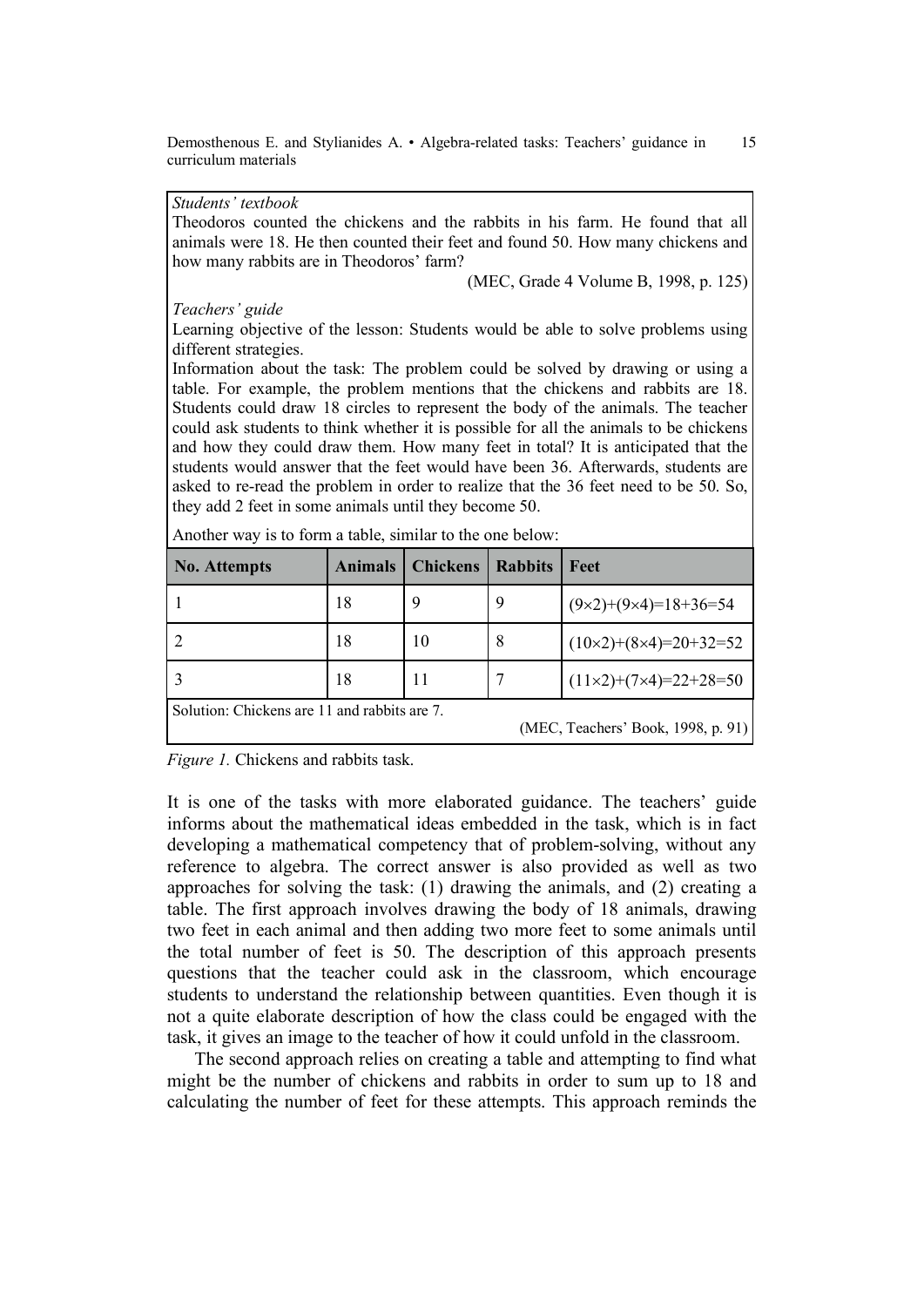guess-and-check strategy. The table shows that in the first attempt, the number of chickens and rabbits is equal. However, the number of feet in total is 54, which is more than 50. Hence, in the second attempt, the number of rabbits (which have double the feet of chickens) is reduced by one and the number of chickens increased by one. It can be seen that the attempts to guess the number of animals are made strategically based on the outcome of previous attempts.

Given that two approaches are suggested to solve the task, teachers create a more comprehensive understanding of this task regarding its enactment in the classroom. Students may solve the task using one of these approaches or the teacher may encourage students to use and compare different approaches. Suggesting only one approach may restrict teachers, who lack the capacity, in discussing different solution approaches and elevating the learning potential of the task. The task below is a story problem with the same structure as the problem in Figure 1. As seen in Figure 2, the teachers' guide suggests solving it only with the guess-and-check strategy.

*Students' textbook*

215 people attended the concert that was taking place at Lakatamia's theatre. The adults ticket costs 4 euro and the child ticket 1.50 euro. The total amount received was 560 euro. How many adults and how many children attended the concert?

(MEC, Grade 5, Volume B, 1999, p. 57)

*Teachers' guide*

Learning objective of the lesson: Students would be able to solve problems that involve addition and subtraction of decimal numbers.

Information about the task: Story problem to be solved with the "guess-and-check" strategy.

Solution: 95 adults and 120 children.

(MEC, Teachers' Book, 2002, p. 77)

*Figure 2.* Theatre task.

The fact that these curriculum materials are the only formal resource available for teachers seems to enhance their authority in planning and enacting mathematics lessons. Since there is no other textbook presentation or formal resource for guidance to provide ground for comparison, the current materials may create an impression (perhaps inadvertently) that there are no other possible or appropriate approaches for implementing the tasks beyond the one suggested. This is the case in the Cypriot context and might be the case also in other small scale and centralized educational systems.

Nonetheless, it is impossible to provide elaborated guidance and multiple approaches for solving each task in the textbook. One way of responding to the dilemma regarding the amount of guidance is indicating to teachers where elaborated guidance for similar tasks can be found in previous pages in the teachers' guides. One could argue that the teachers' guides provided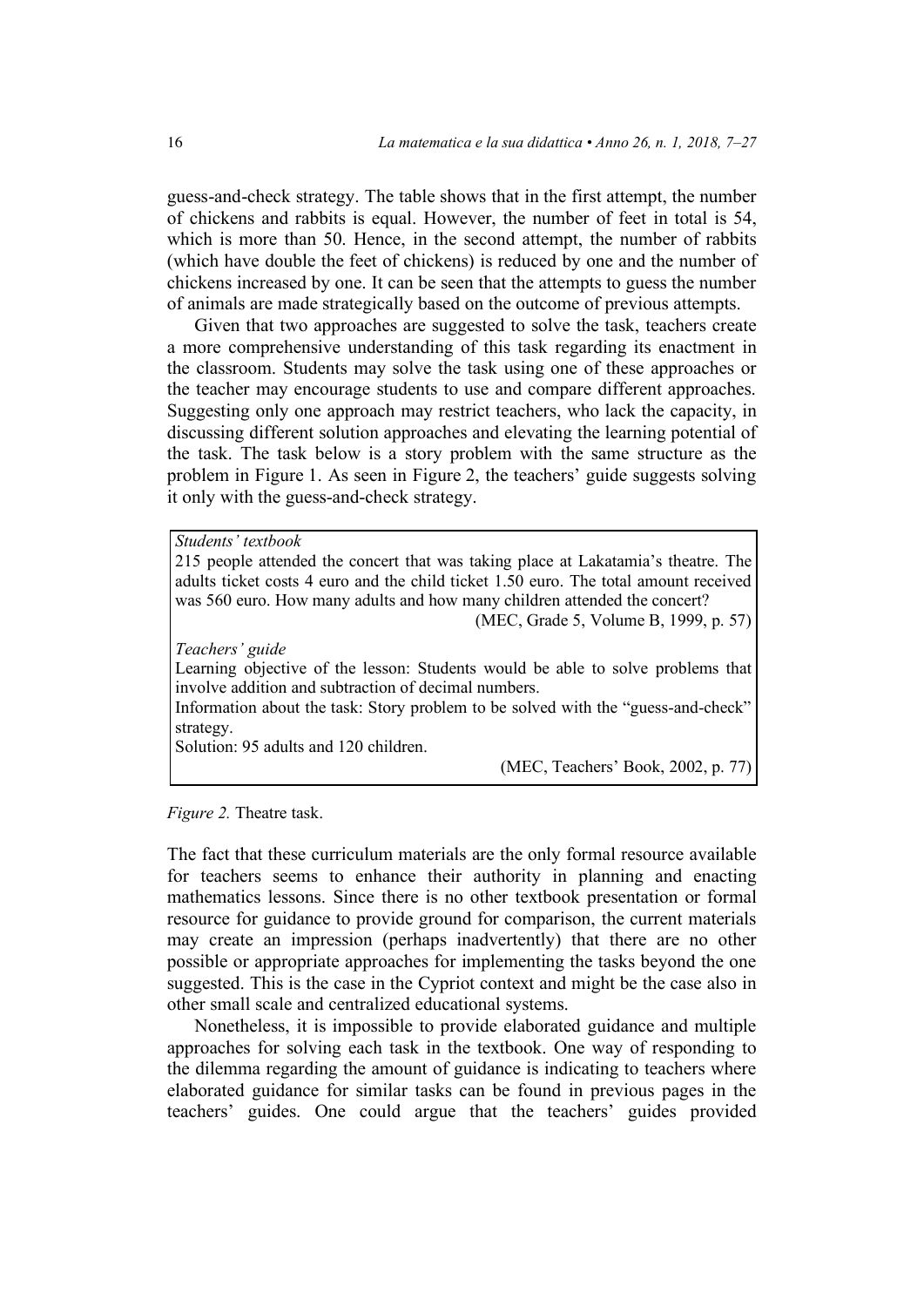elaborated guidance for the task shown in Figure 1 and hence it was not needed to repeat it for Figure 2. But this argument would not apply for this case, since the two tasks were drawn from different grades. Another way is to present discussions of selected issues separately in the teachers' guides. It is also possible that certain tasks serve different purposes in different lessons. Hence, more clarity would be needed about the purpose of the task, for example if the task serves to practice a specific problem-solving strategy, compare different strategies, link informal approaches with more formal algebraic approaches.

In the tasks in Figure 1 and Figure 2, there was no explicit reference to algebra. It is likely that the authors did not have the intention to exploit the potential of these tasks for students' preparation to algebra. Indeed, the guessand-check approach does not encourage students to manipulate the quantities in ways they typically encounter in similar problems when using formal algebraic methods. Alternative approaches are to 'check a convenient trial value' to get a sense of the relations hidden in the story problem, and 'denote the as-yet-unknown' by either manipulating the unknown or leaving it unmodified (Mason, Graham, & Johnston-Wilder, 2005). Cai (2004) also described an approach in the Chinese curriculum that relied on identifying the advantages and limitations of different solution strategies and making links between the informal and formal problem-solving strategies. In these ways, students' engagement lays the ground for algebraic problem-solving. If curriculum developers aim to prepare students for algebra, the learning potential of such opportunities could be enhanced and linked with future problem-solving approaches.

For example, the approach 'denote the as-yet-unknown' would have been more purposeful since they could represent the relations between the quantities in an informal way that links the known with the unknown quantities, e.g. Chicken + Rabbits = 18, 2  $\times$  Chickens + 4  $\times$  Rabbits = 36 and then trying numbers for chickens and rabbits. This approach sets the ground for students' work with formal algebraic problem-solving and provides more coherence in students' learning opportunities with similar opportunities in Grade 4 as seen in Figure 3. As seen in the suggested approach in the teachers' guide, students are expected to denote the unknowns. The task in Figure 3 asks students to find the price for each electrical appliance and the teachers' guide suggests representing the relations in an equation format. Then, by comparing the first two relations, they can find the price of the washing machine and then the price of the other electrical appliances. In this task, there is no suggestion to solve the task by guessing values for each electrical appliance and checking whether the guessed values fulfill the given relations between the known and unknown quantities.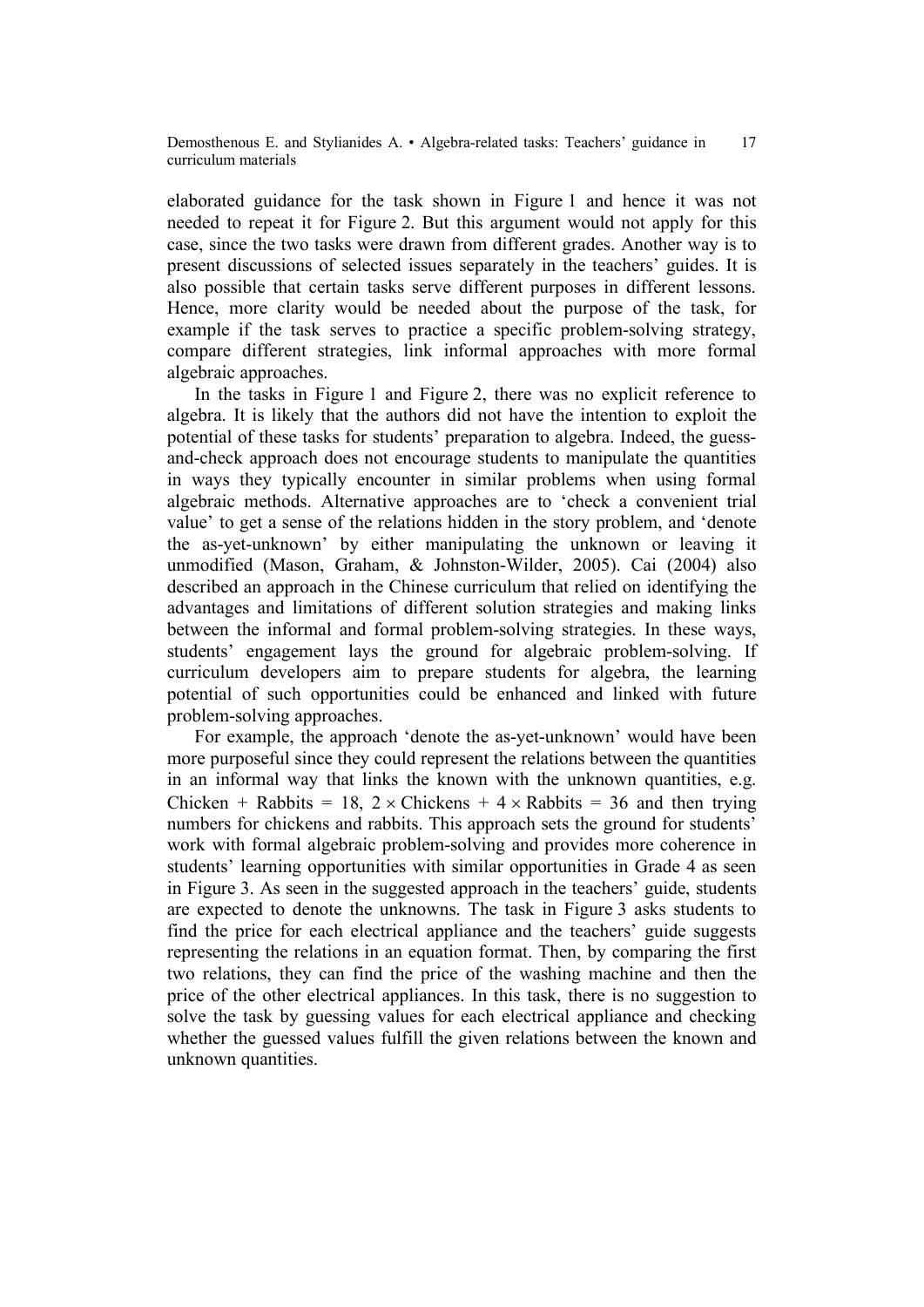

*Figure 3.* Electrical appliances task.

As mentioned before, the teachers' guides provided information about the mathematical ideas, the correct answer and one suggested approach to solve the task for 37% of the algebra-related tasks. This level of guidance was provided for an arithmetically-situated relations task shown in Figure 4. The task examines the addition and subtraction of odd and even numbers. The guide mentions that students are expected to investigate the general form of these numbers and relates with the objective of the lesson about the notion of the variable. There is no information about how to engage the class with this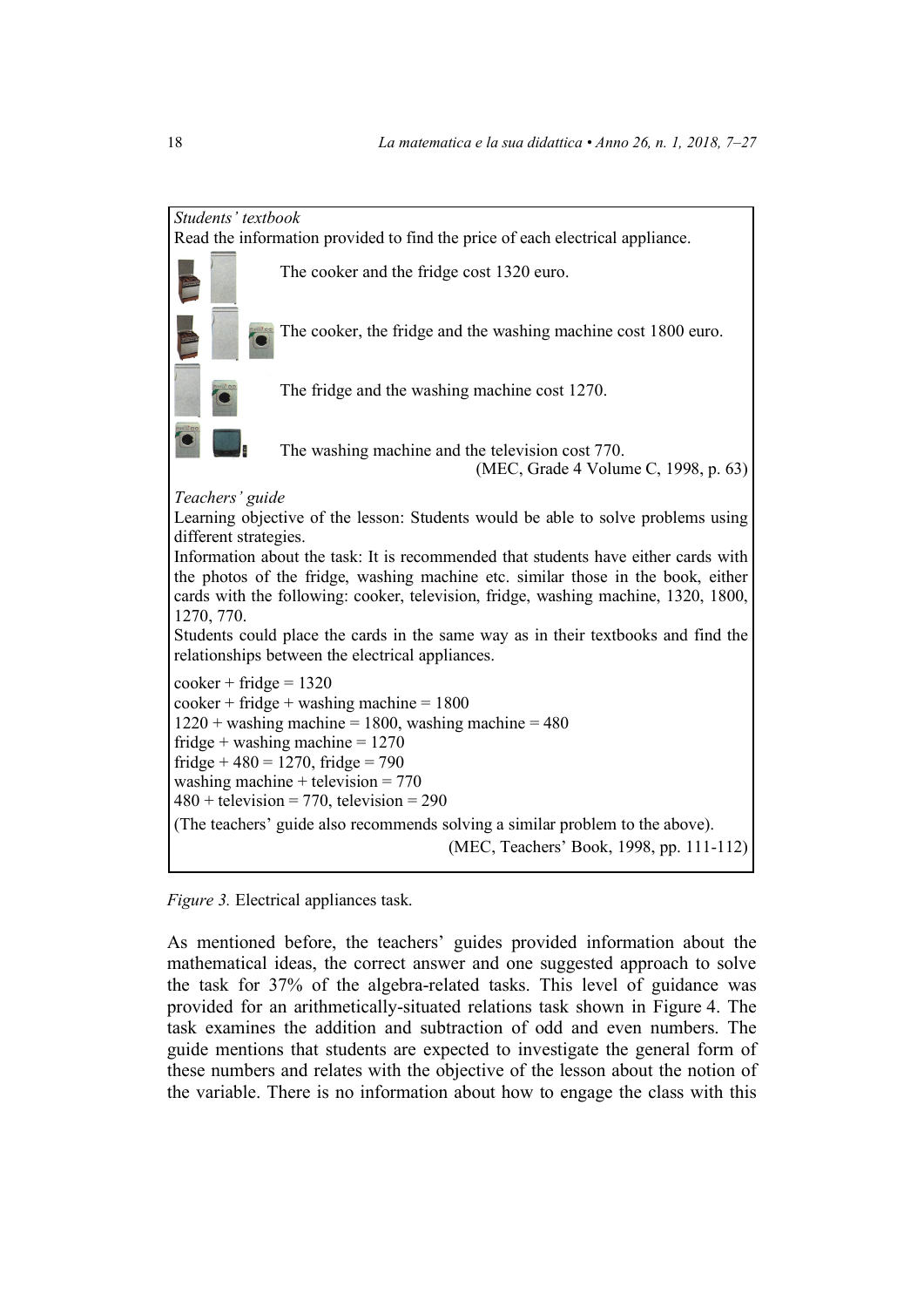task, but the guide suggests to solve the task by giving examples of specific numbers. On the one hand, this could be interpreted as a strategy to help students to deal with the concrete before engaging with the abstract nature of the expressions. On the other hand, this also conveys the idea that to generalize the relation between odd and even numbers, all that is needed is to check a few specific numbers. If the second interpretation applies, then the guidance encourages teachers and students to develop empirical arguments, which illustrates inattention on the part of the textbook authors to the guidance provided. Investing on mathematically appropriate approaches is an issue worth being considered by the curriculum developers.

*Students' textbook*

Complete the tables with the words 'odd' or 'even' to discover the rules for the number operations.

|        |       |                 |           | If $\lambda > \mu$ |                 |
|--------|-------|-----------------|-----------|--------------------|-----------------|
| $\sim$ | $\mu$ | $\lambda + \mu$ | $\lambda$ | $\mu$              | $\lambda - \mu$ |
| odd    | odd   | even            | odd       | odd                |                 |
| odd    | even  |                 | odd       | even               |                 |
| even   | even  |                 | even      | even               |                 |
| even   | odd   |                 | even      | odd                |                 |

(MEC, Grade 6 Volume C, 2000, p. 51)

*Teachers' guide*

Learning objective of the lesson: Students are expected to use algebraic expressions to represent the relations between numbers and to understand the notion of variable.

Information about the task: Investigation of numbers in general form: odd/number/even number (Requested to give examples of specific numbers).

Solution: odd+even=odd, even+odd=odd, odd+odd=even, odd-even=odd, eveneven=even, even+odd=odd.

(MEC, Teachers' Book Volume B, 2003, p. 62)

*Figure 4.* Odd and even numbers task.

The next task in Figure 5 is a growing pattern task for which the guide provided similar guidance to the task in Figure 4 and it raises interesting issues regarding the information about the mathematical ideas, the correct answer and the suggested approach for solving it. It is a rule-based relations task and provides the graphical representation, a table with the number of cubes and the area of the outer surface for the first six terms. The second question asks students to find the area of 20 cubes glued together as shown below.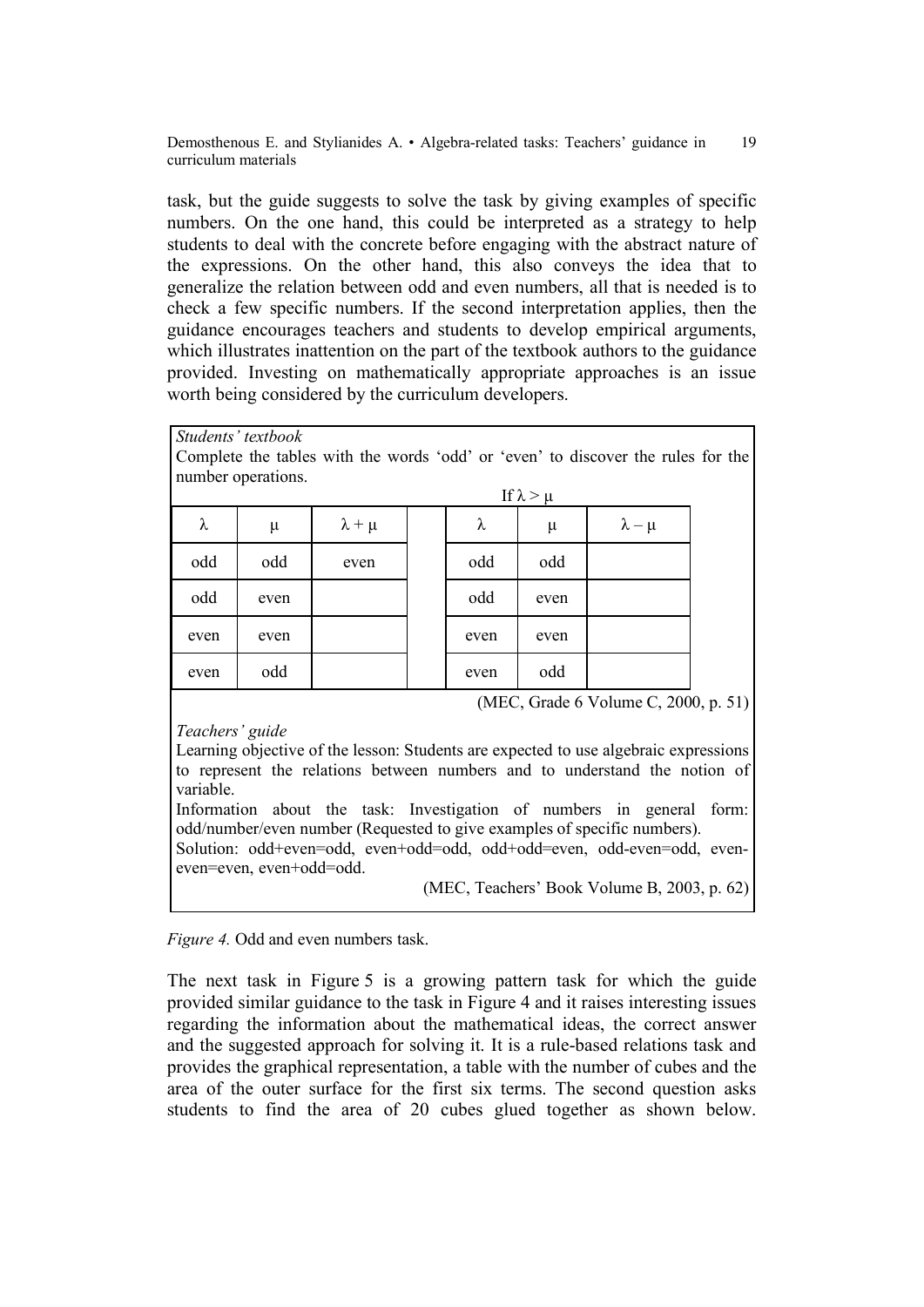According to the answer in the teachers' guide, students are expected to find a general rule in order to be able to find the area based on the number of cubes. This expectation is not stated explicitly but it seems to be indicated by the way the solution to the second question is presented [i.e. (number of cubes  $\times$  4) + 2 = 82]. The task also asks students to justify their answer but again a relevant response is not provided in the guide, but the justification is implicitly seen in the equation given (i.e. four sides for each of the cubes plus the additional two sides of the first and the last cube in the row). However, it is not known whether teachers would make similar inferences. The level of explicitness in the presentation of teachers' guides is likely to influence teachers' interpretations and understanding about the expectations of the task.



*Figure 5*. Growing pattern task.

The teachers' guide could have mentioned that students were expected to investigate how the pattern grows by looking at the structure of the given figures, and even explain that the task was asking for the number of cubes in the 20<sup>th</sup> figure so that students identify and generalize a functional relation between the number of cubes and the area of the outer surface. However, in the teachers' guide the information about the mathematical ideas mentioned that the task involved the relationship between the volume and the area of the outer surface and did not refer to the most prevailing processes embedded in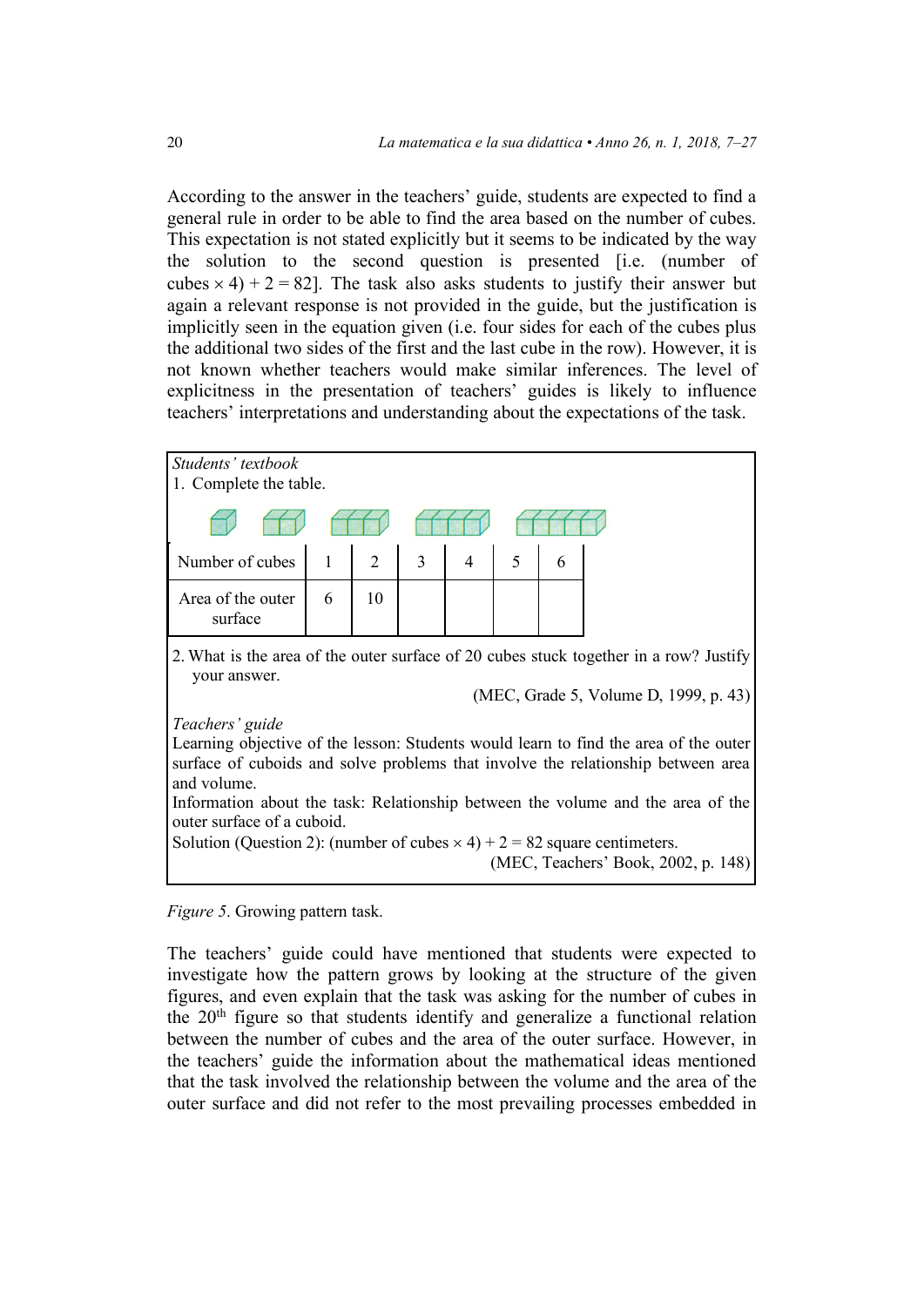the task, that of identifying the structure of co-varying quantities or even generalizing. As seen in the learning objectives, the task was part of a lesson that studied the relationship between the area and the volume. Indeed, these concepts are involved in the task, but these are not at the essence of solving the task. Also, the relationship between the area and the volume in this task applies only for the specific construction of cubes. It is a task in the context of area and volume but engages students in attending to the structure of consecutive figures and finding a rule that links the number of cubes with the area of the outer surface of the figure. The issue raised here is how the tasks are selected to design a lesson in the student textbook. In the design of this textbook series, the textbook authors presented the mathematical topics in an interrelated manner focusing on number operations and properties while topics such as geometry, measurement, probability, and statistics develop simultaneously and are not contained within separate lessons (Petrou, 2009). However, such presentation is more likely to make it difficult for teachers to track the development of mathematical topics across years or perceive how tasks serve the goals of primary mathematics. If curriculum materials are supposed to also educate teachers, then they need to help teachers understand the development of content and consider the tasks in the context of the larger curricular picture (Ball & Cohen, 1996). It is purposeful for teachers to know the main ideas and foci of the lesson and the rationale behind the selection of tasks and how these are linked together. Another option in the design of lessons would be to have separate lessons for different topics, i.e. a whole lesson on growing patterns.

Furthermore, the issue discussed above regarding the approaches for solving the task is again raised for the growing pattern task. The teachers' guide shows only one way for reaching the answer but there are various ways that students could find the  $20<sup>th</sup>$  figure. For example: (a) by multiplying 18 cubes times four sides and adding 2 cubes times five sides; (b) by multiplying 20 cubes times six sides and subtracting 18 cubes times 2 sides and then subtracting two more sides from the first and the last cube. Different perspectives are derived from attending to which elements remain constant and which elements change in a predictable and consistent manner (Andrews, 2002). The guidance about the class engagement could have mentioned important questions such as 'which elements change and which ones remain the same?'. The use of sign drawings, sign digits, as well as speech and gestures are also means for constructing meaning in mathematical generalizing processes, which are referred by Radford (2003) as the semiotic means of objectification and lead to differences in types of generalization.

The tasks discussed above could neither have been considered straightforward nor trivial and providing guidance for teachers is more meaningful for such tasks. An explanation that may apply for the 68% of algebra-related tasks, which were not accompanied by a suggested approach or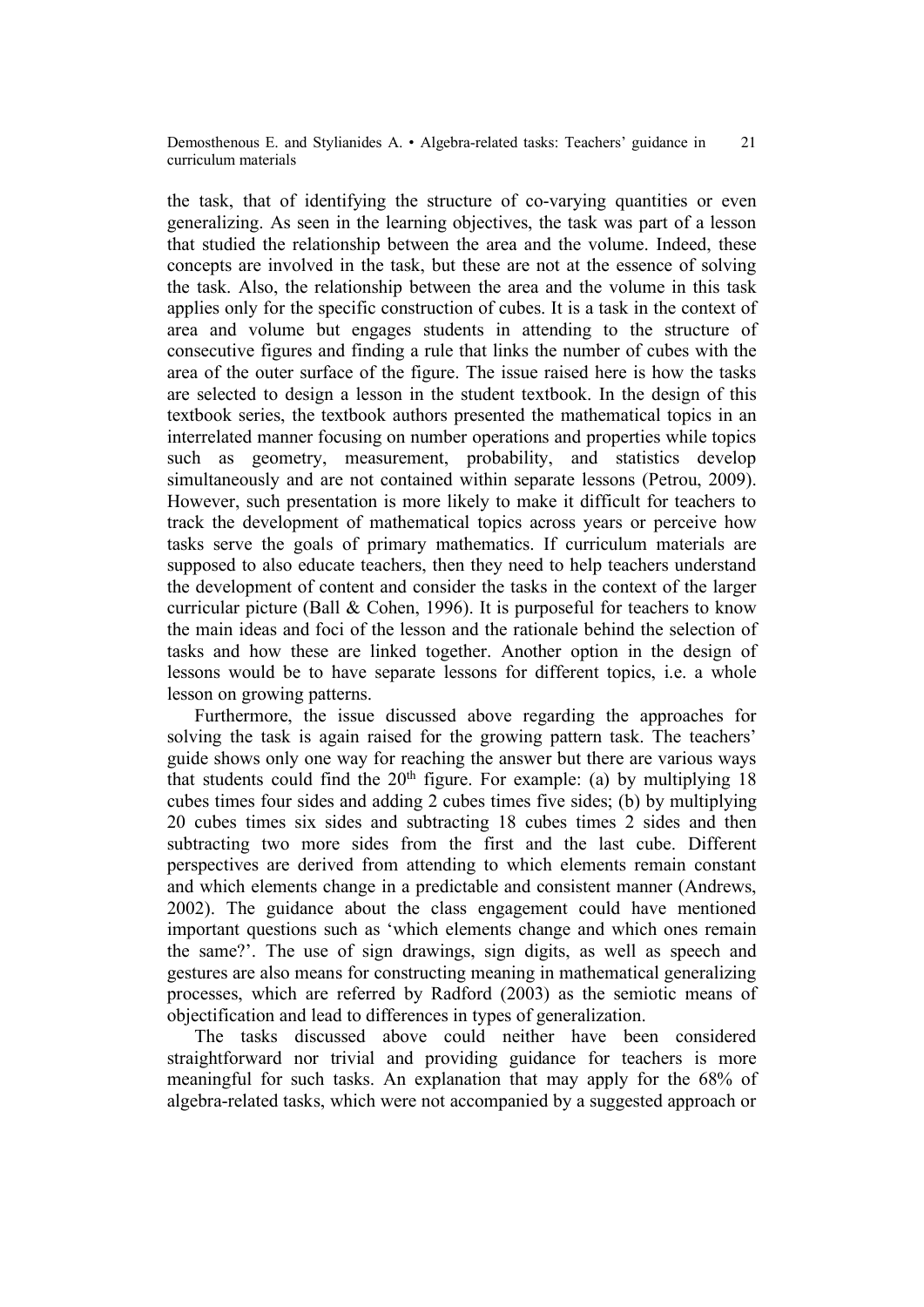guidance about the class engagement, is that these were routine tasks or tasks for which the approach was straightforward and hence an elaborated form of guidance would not have had an additive role. For example, the task in Figure 6 below is an arithmetically-situated relations task, in which students engage with the symbolic and verbal generalization of the multiplicative identity property. It belongs to the tasks for which a thinner type of guidance was provided with information about the mathematical ideas and the correct answer only. The presentation of the task does not provide context for much elaboration. Hence, both the design and demand of the task as well as what have preceded the task might determine the need of guidance that would be meaningful for teachers to enact the task in classroom.

| Students' textbook                                                                                              |  |                                      |  |  |
|-----------------------------------------------------------------------------------------------------------------|--|--------------------------------------|--|--|
| Find the products and write your comments.                                                                      |  |                                      |  |  |
| $86.1 =$ $\kappa.1 =$                                                                                           |  | Comments:                            |  |  |
| $754.1 = \lambda.1 =$                                                                                           |  |                                      |  |  |
| $1.46,3=$ $1.\mu=$                                                                                              |  |                                      |  |  |
| $1.626,43 = 1.62$                                                                                               |  |                                      |  |  |
|                                                                                                                 |  | (MEC, Grade 6 Volume C, 2000, p. 57) |  |  |
| Teachers' guide                                                                                                 |  |                                      |  |  |
| Learning objective of the lesson: Students would recognize the identity property of                             |  |                                      |  |  |
| addition and multiplication.                                                                                    |  |                                      |  |  |
| Information about the task: Investigation of the multiplicative identity property<br>using numbers and symbols. |  |                                      |  |  |
| Solution: The product of any number with one is equal to the number.                                            |  |                                      |  |  |
| (MEC, Teachers' Book Volume B, 2003, pp. 70-71)                                                                 |  |                                      |  |  |

*Figure 6*. Identity property task.

The findings also showed that this textbook series did not provide any guidance about possible incorrect student approaches and answers. One reason maybe that this was not an intended approach by the textbook authors while another reason maybe that the literature was not so comprehensive at the time these textbooks were published. However, since nowadays the field has developed substantial knowledge about students' difficulties with algebrarelated topics, it would be educative for teachers to access relevant findings in the teachers' guides. For example, regarding the growing pattern task in Figure 5, among students' generalization strategies are the recursive strategy and the whole-object strategy (Lannin, 2005). Students who employ the recursive strategy build on the previous terms to find the next term. These students would have attempted to find the area for the  $7<sup>th</sup>$  up to the 19<sup>th</sup> figure, in order to be able to find the  $20<sup>th</sup>$  figure. Another strategy is the whole-object that could lead to incorrect solutions. Students use a unit and multiply it to find a larger unit. For example, students could have argued that since for two cubes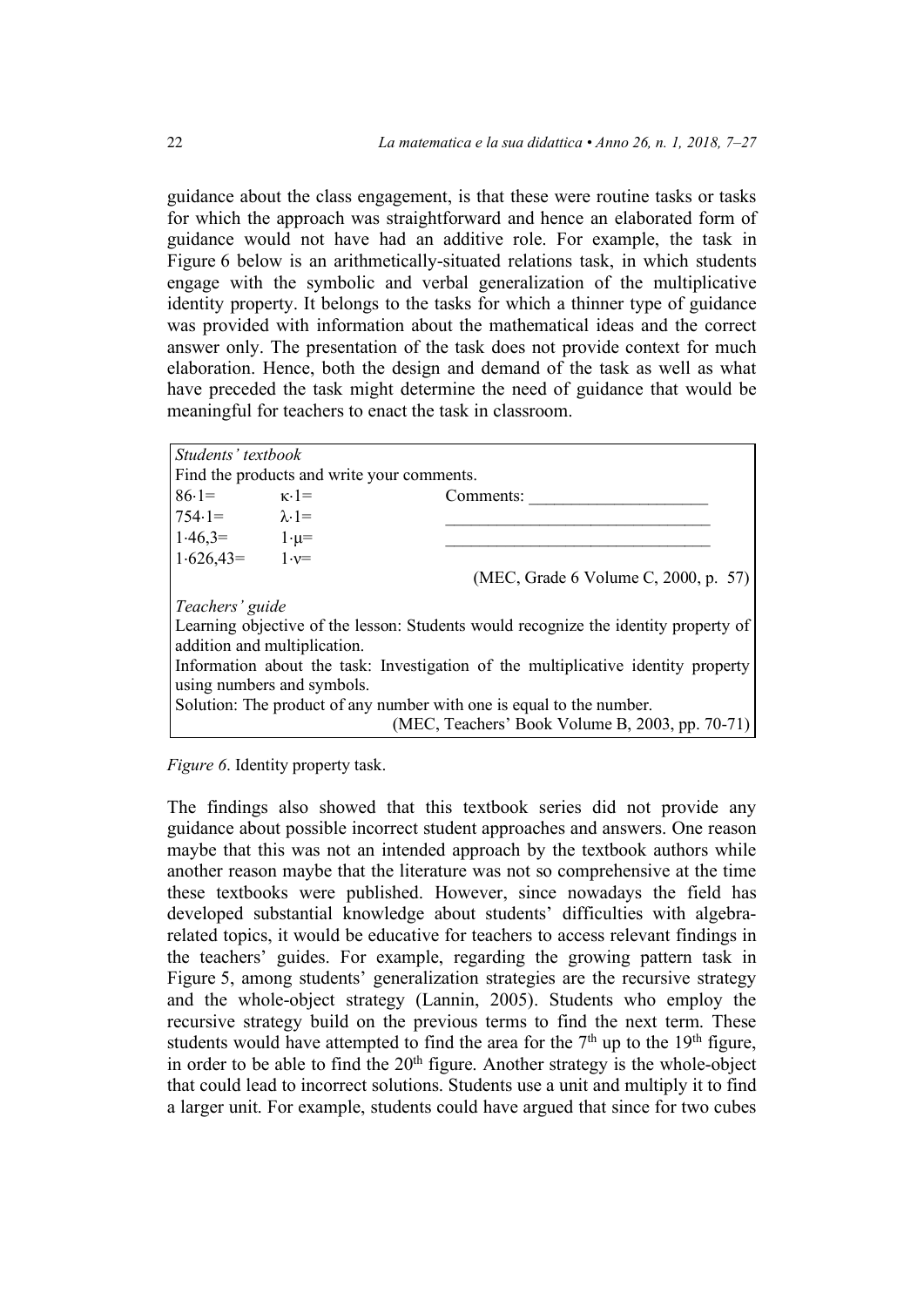the area is 10 square centimeters, then for 20 cubes the area would have been 200 square centimeters.

The analysis of teachers' guides showed variation in the amount of guidance and in the treatment of the components of guidance under study. Teachers do not seem to have comprehensive guidance in a systematic way for the implementation of algebra-related tasks in classroom. Considering that algebra is a topic that has gained increasing emphasis in primary mathematics, curriculum developers would need to reconsider what might be the nature of the guidelines that could help teachers enhance students' engagement with relevant learning opportunities. Curriculum materials have the potential to offer opportunities for teachers' learning (e.g. Collopy, 2003), which is particularly important for algebra-related tasks since they have not been traditionally considered part of primary school mathematics.

## **5. Conclusions**

This paper presented an analytic framework for examining the guidance in teachers' guide to enact algebra-related tasks and discussed the findings from applying the framework to analyze the textbook series used in the Cypriot educational context. The findings provided the context to discuss aspects of the guidance that seem necessary and meaningful for teachers. In this way, the paper contributes in beginning the discussion of how the necessary guidance for teachers to implement algebra-related tasks might look like and in developing understanding towards this direction. The elements of guidance and the issues discussed above could also inform the designers of curriculum materials. Three main issues were revealed in the presentation and discussion of the selected cases of tasks.

One of the issues was the amount of guidance, which has also been raised in other studies (e.g. Davis & Krajcik, 2005; Stylianides, 2007). The textbook series did not provide systematically comprehensive guidance for teachers. It could have been supportive, at least to beginning teachers, if the teachers' guide provided all the components of guidance under study – reference to the mathematical ideas, the correct answer(s), approaches to solve the task, and commentary about the class engagement. But this would be an unmanageable and impractical approach both for curriculum developers and for teachers. As mentioned above, the amount of guidance that would be meaningful for teachers seems to depend on the nature of the task, on what have preceded the task and on how the teachers' guide is organized. It should not be overlooked that most teachers might not have the time to read extensive guides and also prescriptive guidance that ignores teachers' autonomy may result in less effective curriculum materials (Davis & Krajcik, 2005).

A second issue is the level of explicitness in the presentation of the aspects that form the guidance. Beyond the tasks for which no information was given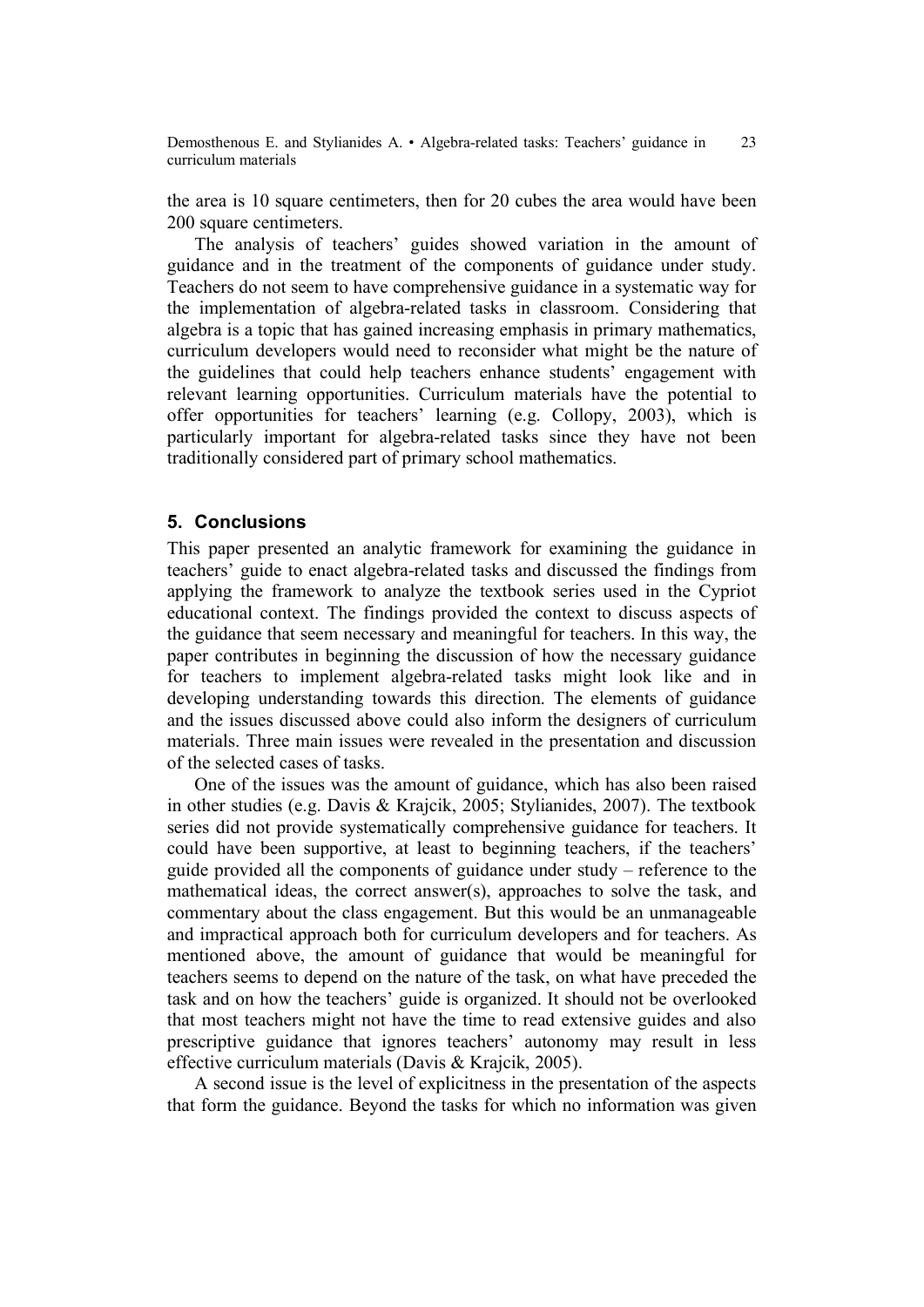about the mathematical ideas, the expectations of algebra-related tasks were not presented in a clear-cut manner. It is critical for teachers to be aware of the mathematical ideas embedded in the tasks, which is considered more important than guiding their actions (Remillard, 2000). Given the fact that algebra has traditionally been considered a mathematical topic for secondary school, there is a danger that the potential of these tasks to engage students with early algebraic ideas will not be fulfilled. Teachers' approaches to tasks are underlain by the different ways they read the textbooks, which in turn are influenced by their beliefs about teaching and their expectations of students' learning (Remillard, 1999). Therefore, by not providing explicit information about the role of these tasks, textbooks allow further space for disparate interpretations among teachers and thus more variability in the opportunities that teachers offer to students to engage with algebra-related topics. This is particularly important considering the findings that primary teachers have rather narrow conceptions about algebra-related tasks and a rather limited understanding of the learning potentials of these tasks (Chick & Harris, 2007; Stephens, 2008). Hence, concerns are raised regarding the implementation of algebra-related tasks in primary school classrooms.

A third issue is the selection of approaches. The opportunities for students to engage with algebra-related tasks should be presented in developing progressive steps towards students' preparation for algebra, if this is an intended goal by the textbook authors. Also, the approaches for solving a task suggested in the guides need to be mathematically appropriate. The provision of presenting different possible students' approaches expands teachers' repertoire and knowledge base. This is likely to enhance the classroom discourse as teachers may be more prepared to adapt flexibly to students' answers. The teachers' guide could contribute towards supporting teachers, but it should not be seen as an authoritative resource or even a universal remedy. The written guidance is only one approach to provide support that should not be over-estimated, and it should not be expected that all teachers have to follow the guidance. A teachers' guide should be written in a way that considers teachers' agency and the need for teachers to make decisions and adaptations.

Further research is needed to explore how teachers interpret the available guidance and how they enact the algebra-related tasks in the classroom. The field needs more studies on what type, amount and form of guidance is rather optimal for teachers to provide sense-making opportunities that prepare students for algebra. Based on the findings of this study, it is of interest to explore further the guidance for different tasks according to their cognitive demand and their place in the curriculum materials. More understanding could then be developed about how the written guidance influences the classroom practices and what kind of presentation format would be meaningful and practical for teachers.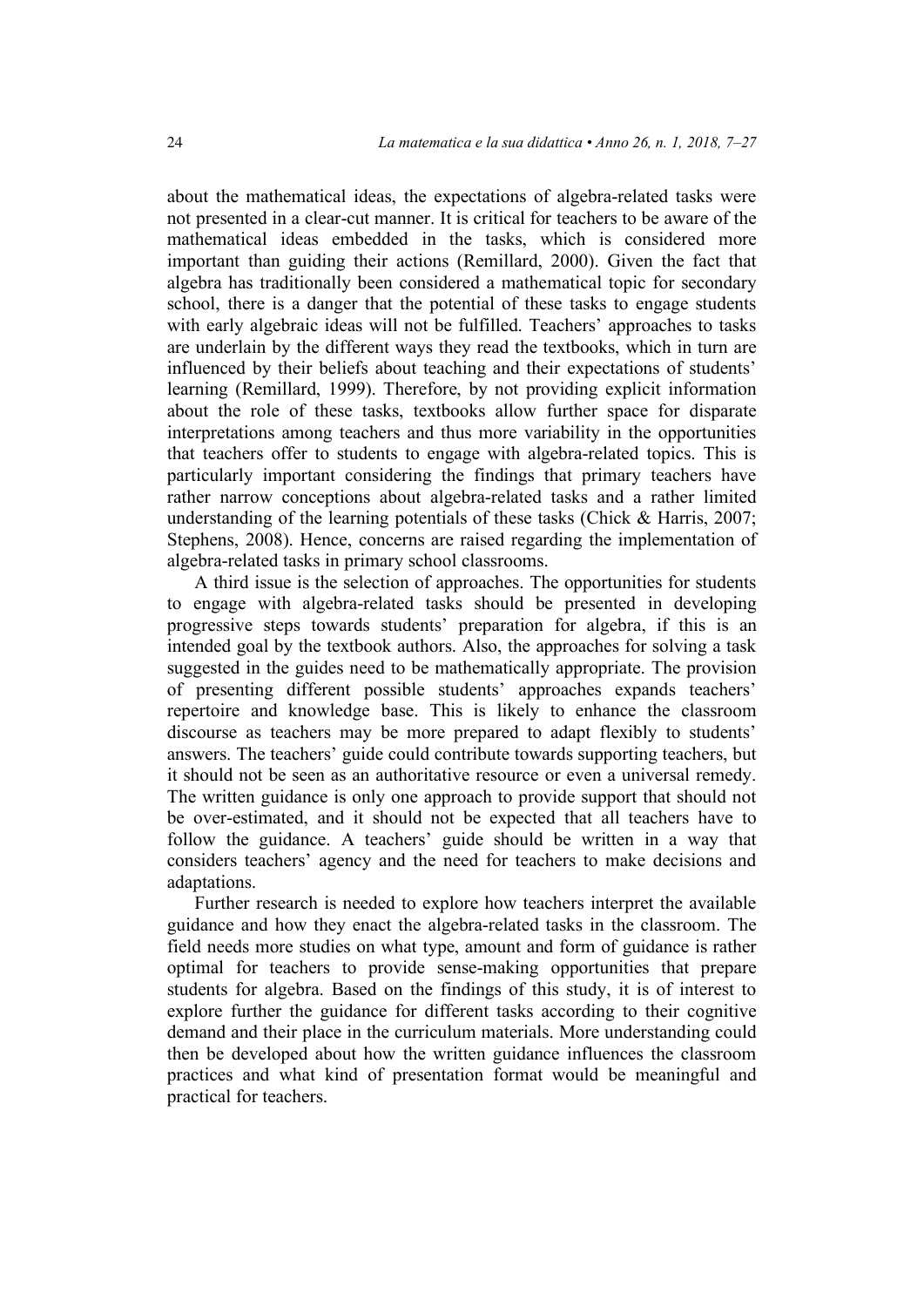## **Acknowledgments**

The paper is based in part on the first author's doctoral dissertation, which was completed at the University of Cambridge under the supervision of the second author (University of Cambridge) as the primary supervisor and also Paul Andrews (Stockholm University).

#### **References**

- Andrews, P. (2002). *Linking cubes and the learning of mathematics.* Derby: Association of Teachers of Mathematics.
- Ball, D. L., & Cohen, D. K. (1996). Reform by the book: What is—or might be—the role of curriculum materials in teacher learning and instructional reform? *Educational Researcher, 25*(9), 6–8+14.
- Bednarz, N., Kieran, C., & Lee, L. (Eds.). (1996). *Approaches to algebra: Perspectives for research and teaching.* (Eds.). Netherlands: Kluwer Academic Publishers.
- Blanton, M. L., & Kaput, J. J. (2004). Elementary grades students' capacity for functional thinking. In M. Jonsen, M. J. Høines, & A. Fuglestad (Eds.), *Proceedings of the 28th Conference of the International Group for the Psychology of Mathematics Education* (Vol. 2, pp. 135–142). Bergen, Norway.
- Cai, J. (2004). Developing algebraic thinking in the earlier grades: A case study of the Chinese elementary school curriculum. *The Mathematics Education, 8*(1), 107– 130.
- Cai, J., & Cirillo, M. (2014). What do we know about reasoning and proving? Opportunities and missing opportunities from curriculum analyses. *International Journal of Educational Research, 64*, 132–140.
- Cai, J., Lew, H. C., Morris, A., Moyer, J. C, Ng, S. F., & Schmittau, J. (2005). The development of students' algebraic thinking in earlier grades: A cross-cultural comparative perspective, *ZDM, 37*(1), 5–15.
- Carpenter, T. P., Franke, M. L., & Levi, L. (2003). *Thinking mathematically: Integrating arithmetic and algebra in elementary school.* Portsmouth: Heinemann.
- Carpenter, T. P., Levi, L., Berman, P. W., & Pligge, M. (2005). Developing algebraic reasoning in the elementary school. In T. A. Romberg, T. P. Carpenter, & F. Dremock (Eds.), *Understanding mathematics and science matters* (pp. 81–98). New Jersey: Lawrence Erlbaum Associates.
- Carraher, D. W., Schliemann, A. D., Brizuela, B. M., & Earnest, D. (2006). Arithmetic and algebra in early mathematics education*. Journal for Research in Mathematics Education, 37*(2), 87–115.
- Chick, H. L., & Harris, K. (2007). Grade 5/6 teachers' perceptions of algebra in the primary school curriculum. In J. H. Woo, H. C. Lew, K. S. Park, & D. Y. Seo (Eds.), *Proceedings of the 31st Conference of the International Group for the Psychology of Mathematics Education* (Vol. 2, pp. 121–128). Seoul, Korea.
- Collopy, R. (2003). Curriculum materials as a professional development tool: How a mathematics textbook affected two teachers' learning. *The Elementary School*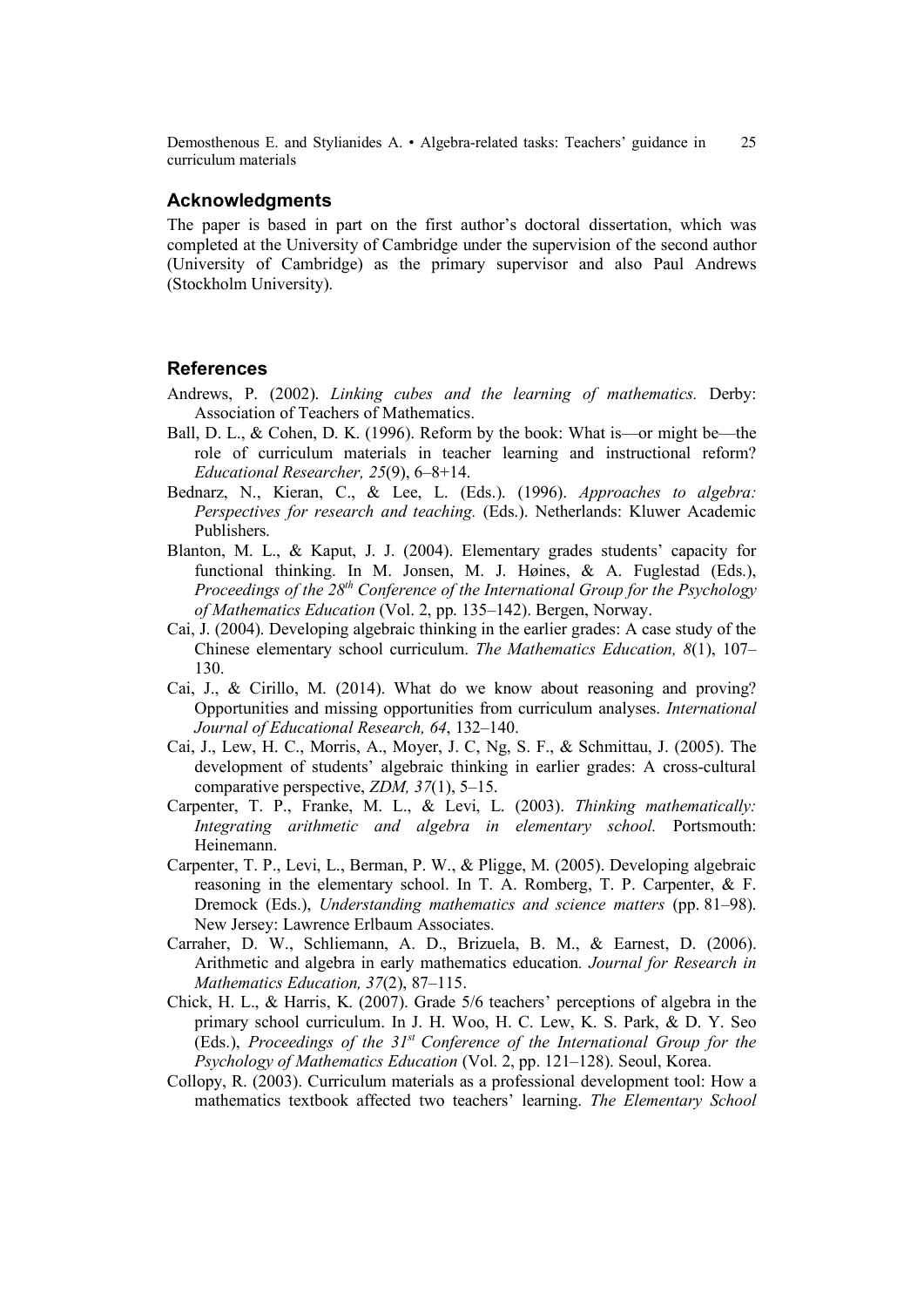*Journal, 103*(3), 287–311.

- Davis, E. A., & Krajcik, J. S. (2005). Designing educative curriculum materials to promote teacher learning. *Educational Researcher, 34*(3), 3–14.
- Demosthenous, E., & Stylianides, A. J. (2014). Algebra-related tasks in primary school textbooks. In C. Nicol, P. Liljedahl, S. Oesterle, & D. Allan (Eds.), *Proceedings of the Joint Meeting of the 38th Conference of the International Group for the Psychology of Mathematics Education and the 36th Conference of the North American Chapter of the International Group for the Psychology of Mathematics Education* (Vol. 2, pp. 369–376). Vancouver, Canada.
- Demosthenous, E., & Stylianides, A. J. (2017). *Algebra-related topics in elementary school mathematics: Opportunities in curriculum materials.* Manuscript in preparation.
- Dougherty, B. J. (2008). Measure up: A quantitative view of early algebra. In J. J. Kaput, D. W. Carraher, & M. L. Blanton (Eds.), *Algebra in the Early Grades* (pp. 389–412). New York: Lawrence Erlbaum Associates & NCTM.
- Haggarty, L., & Pepin, B. (2002). An investigation of mathematics textbooks and their use in English, French and German classrooms: Who gets an opportunity to learn what? *British Educational Research Journal, 28*(4), 567–590.
- Kaput, J. J. (2008). What is algebra? What is algebraic reasoning? In J. J. Kaput, D. W. Carraher, & M. L. Blanton (Eds.), *Algebra in the Early Grades* (pp. 5–17). New York: Lawrence Erlbaum Associates & NCTM.
- Kyriakides, L. (1996). Primary teachers' perceptions for curriculum reform in Cyprus with special reference to mathematics. *Mediterranean Journal of Educational Studies, 1*(2), 77–93.
- Lannin, J. K. (2005). Generalization and justification: The challenge of introducing algebraic reasoning through patterning activities. *Mathematical Thinking and Learning, 7*(3), 231–258.
- Mason, J., Graham, A., & Johnston-Wilder, S. (2005). *Developing thinking in algebra*. London: Open University, Paul Chapman and Sage Publications.
- McClain, K., Zhao, Q., Visnovska, J., & Bowen, E. (2009). Understanding the role of the institutional context in the relationship between teachers and text. In J. T. Remillard, B. A. Herbel-Eisenmann, & G. M. Lloyd (Eds.), *Mathematics teachers at work: Connecting curriculum materials and classroom instruction* (pp. 56–69). New York: Routledge.
- Ministry of Education and Culture. (1998). *Mathematics Textbook for Grade 4* (Vol. A, B, C, D). Nicosia: Ministry of Education and Culture.
- Ministry of Education and Culture. (1999). *Mathematics Textbook for Grade 5* (Vol. A, B, C, D). Nicosia: Ministry of Education and Culture.
- Ministry of Education and Culture. (2000). *Mathematics Textbook for Grade 6* (Vol. A, B, C, D). Nicosia: Ministry of Education and Culture.
- Ministry of Education and Culture. (2001). *Teachers' Guide for Grade 4*. Nicosia: Ministry of Education and Culture.
- Ministry of Education and Culture. (2002). *Teachers' Guide for Grade 5*. Nicosia: Ministry of Education and Culture.
- Ministry of Education and Culture. (2003). *Teachers' Guide for Grade 6* (Vol. A, B). Nicosia: Ministry of Education and Culture.
- Moss, J., & McNab, S. L. (2011). An approach to geometric and numeric patterning